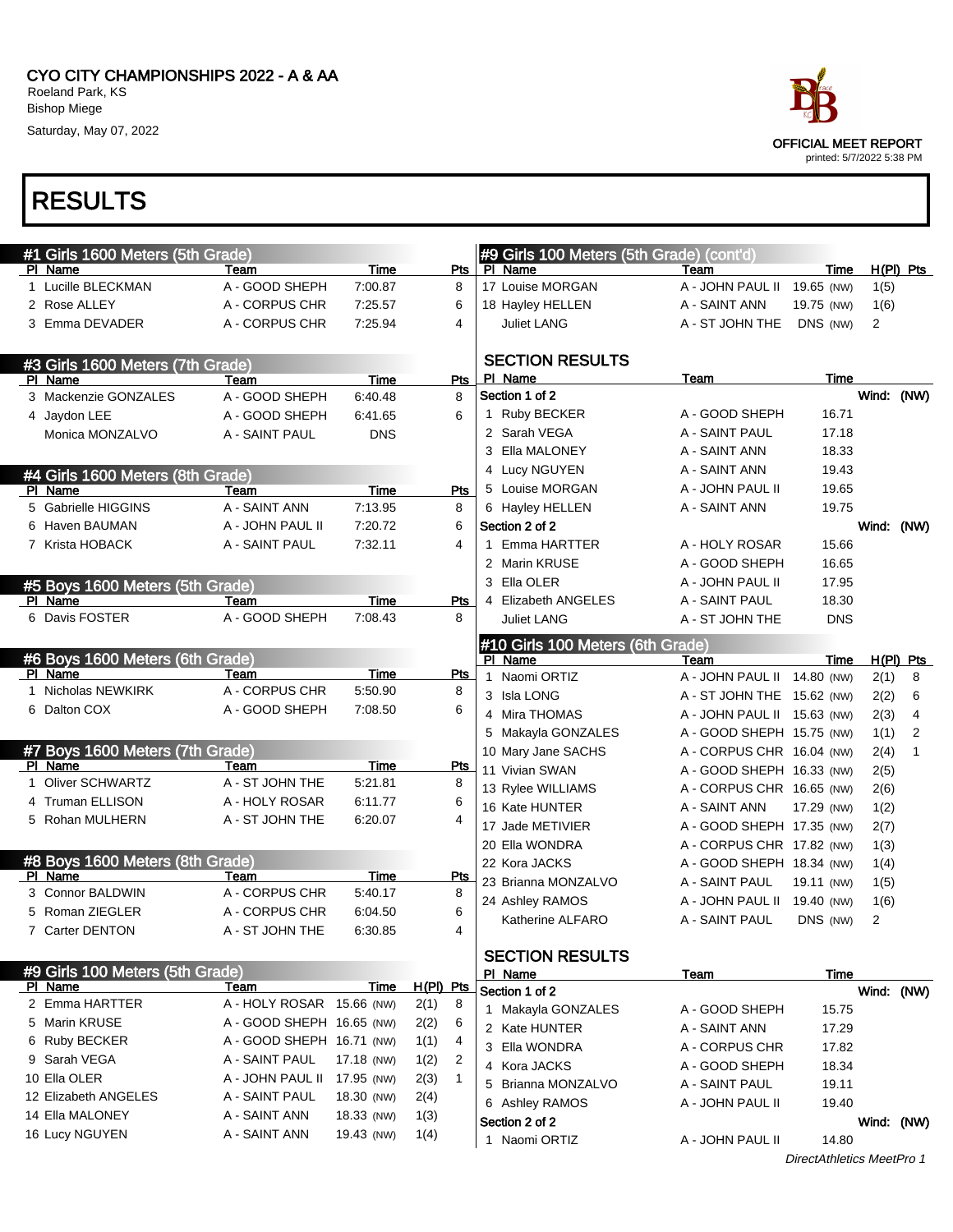| race                                              |
|---------------------------------------------------|
| OFFICIAL MEET REPORT<br>printed: 5/7/2022 5:38 PM |

| #10 Girls 100 Meters (6th Grade) (cont'd)          |                             |            |              |                | #12 Girls 100 Meters (8th Grade) (cont'd)  |                             |                                         |                  |              |
|----------------------------------------------------|-----------------------------|------------|--------------|----------------|--------------------------------------------|-----------------------------|-----------------------------------------|------------------|--------------|
| PI Name                                            | Team                        | Time       |              |                | PI Name                                    | Team                        | Time                                    |                  | <u>Pts</u>   |
| 2 Isla LONG                                        | A - ST JOHN THE             | 15.62      |              |                | 13 Brianne SUTHERLIN                       | A - JOHN PAUL II 17.21 (NW) |                                         |                  | 1            |
| 3 Mira THOMAS                                      | A - JOHN PAUL II            | 15.63      |              |                |                                            |                             |                                         |                  |              |
| 4 Mary Jane SACHS                                  | A - CORPUS CHR              | 16.04      |              |                | #13 Boys 100 Meters (5th Grade)            |                             |                                         |                  |              |
| 5 Vivian SWAN                                      | A - GOOD SHEPH              | 16.33      |              |                | PI Name                                    | Team                        | Time                                    | $H(PI)$ Pts      |              |
| 6 Rylee WILLIAMS                                   | A - CORPUS CHR              | 16.65      |              |                | 3 Dominic CARA                             | A - JOHN PAUL II            | 15.51 (NW)                              | 2(1)             | 8            |
| 7 Jade METIVIER                                    | A - GOOD SHEPH              | 17.35      |              |                | 8 David BRABNER                            | A - SAINT ANN               | 16.99 (NW)                              | 2(2)             | 6            |
| Katherine ALFARO                                   | A - SAINT PAUL              | <b>DNS</b> |              |                | 10 Daniel CRUSE                            | A - JOHN PAUL II            | 17.11 (NW)                              | 2(3)             | 4            |
| #11 Girls 100 Meters (7th Grade)                   |                             |            |              |                | 12 Gabriel DONEGAN                         | A - SAINT PAUL              | 17.74 (NW)                              | 2(4)             | 2            |
| PI Name                                            | Team                        | Time       | $H(PI)$ Pts  |                | 13 William STEPHENSON                      | A - ST JOHN THE             | 17.98 (NW)                              | 2(5)             | $\mathbf{1}$ |
| 2 Stella MIYARES                                   | A - GOOD SHEPH 14.95 (NW)   |            | 2(1)         | 8              | 18 Cash SNEED                              | A - ST JOHN THE             | 19.47 (NW)                              | 2(6)             |              |
| 3 Jane CAST                                        | A - ST JOHN THE 15.02 (NW)  |            | 2(2)         | 6              | 19 Oliver GRACZYK                          | A - JOHN PAUL II            | 19.86 (NW)                              | 1(1)             |              |
| 4 Lucero CARRENO ROMAN                             | A - SAINT PAUL              | 15.42 (NW) | 2(3)         | 4              | 22 Benjamin PHILLIPS                       | A - GOOD SHEPH 20.43 (NW)   |                                         | 1(2)             |              |
| 5 Delaney HASTON                                   | A - GOOD SHEPH 15.44 (NW)   |            | 2(4)         | $\overline{2}$ | 24 Xander SLOWIK                           | A - JOHN PAUL II            | 26.44 (NW)                              | 1(3)             |              |
| 8 Genevieve STEPHENSON                             | A - ST JOHN THE 16.57 (NW)  |            | 1(1)         | $\mathbf 1$    | Linus L'ESPERANCE                          | A - HOLY CROSS              | DNS (NW)                                | 1                |              |
| 11 Sloane DOERFLER                                 | A - SAINT PAUL              | 17.97 (NW) | 1(2)         |                | Jack ST. GEORGE                            | A - SAINT ANN               | DNS (NW)                                | $\mathbf{1}$     |              |
| 12 Macey NISSEN                                    | A - ST JOHN THE 18.02 (NW)  |            | 1(3)         |                |                                            |                             |                                         |                  |              |
| 13 Kennedy HUGUNIN                                 | A - CORPUS CHR 18.08 (NW)   |            | 2(5)         |                | <b>SECTION RESULTS</b>                     |                             |                                         |                  |              |
| 14 Rosey ANDERSON                                  | A - ST JOHN THE 18.51 (NW)  |            | 1(4)         |                | PI Name                                    | Team                        | Time                                    |                  |              |
| Amelia LANG                                        | A - ST JOHN THE             | DNS (NW)   | 1            |                | Section 1 of 2                             |                             |                                         | Wind: (NW)       |              |
| <b>Charlotte HELLING</b>                           | A - CORPUS CHR              | DNS (NW)   | $\mathbf{1}$ |                | 1 Oliver GRACZYK                           | A - JOHN PAUL II            | 19.86                                   |                  |              |
| Cecilia BENNETT                                    | A - ST JOHN THE             | DNS (NW)   | $\mathbf{1}$ |                | 2 Benjamin PHILLIPS                        | A - GOOD SHEPH              | 20.43                                   |                  |              |
| Alicia JACQUES                                     | A - CORPUS CHR              | DNS (NW)   | 2            |                | 3 Xander SLOWIK                            | A - JOHN PAUL II            | 26.44                                   |                  |              |
|                                                    |                             |            |              |                | Linus L'ESPERANCE                          | A - HOLY CROSS              | <b>DNS</b>                              |                  |              |
|                                                    |                             |            |              |                |                                            |                             |                                         |                  |              |
| <b>SECTION RESULTS</b>                             |                             |            |              |                | Jack ST. GEORGE                            | A - SAINT ANN               | <b>DNS</b>                              |                  |              |
| PI Name                                            | <b>Team</b>                 | Time       |              |                | Section 2 of 2                             |                             |                                         | Wind: (NW)       |              |
| Section 1 of 2                                     |                             |            | Wind: (NW)   |                | 1 Dominic CARA                             | A - JOHN PAUL II            | 15.51                                   |                  |              |
| 1 Genevieve STEPHENSON                             | A - ST JOHN THE             | 16.57      |              |                | 2 David BRABNER                            | A - SAINT ANN               | 16.99                                   |                  |              |
| 2 Sloane DOERFLER                                  | A - SAINT PAUL              | 17.97      |              |                | 3 Daniel CRUSE                             | A - JOHN PAUL II            | 17.11                                   |                  |              |
| 3 Macey NISSEN                                     | A - ST JOHN THE             | 18.02      |              |                | 4 Gabriel DONEGAN                          | A - SAINT PAUL              | 17.74                                   |                  |              |
| 4 Rosey ANDERSON                                   | A - ST JOHN THE             | 18.51      |              |                | 5 William STEPHENSON                       | A - ST JOHN THE             | 17.98                                   |                  |              |
| Amelia LANG                                        | A - ST JOHN THE             | <b>DNS</b> |              |                | 6 Cash SNEED                               | A - ST JOHN THE             | 19.47                                   |                  |              |
| <b>Charlotte HELLING</b>                           | A - CORPUS CHR              | <b>DNS</b> |              |                |                                            |                             |                                         |                  |              |
| Cecilia BENNETT                                    | A - ST JOHN THE             | <b>DNS</b> |              |                | #14 Boys 100 Meters (6th Grade)<br>PI Name | Team                        | Time                                    |                  | Pts          |
| Section 2 of 2                                     |                             |            | Wind: (NW)   |                | 1 Andrew HOUSE                             | A - JOHN PAUL II 13.85 (NW) |                                         |                  | 8            |
| 1 Stella MIYARES                                   | A - GOOD SHEPH              | 14.95      |              |                | 7 Jack MCGLINN                             | A - GOOD SHEPH 15.39 (NW)   |                                         |                  | 6            |
| 2 Jane CAST                                        | A - ST JOHN THE             | 15.02      |              |                | 8 Max LUKERT                               | A - SAINT ANN               | 15.51 (NW)                              |                  | 4            |
| 3 Lucero CARRENO ROMAN                             | A - SAINT PAUL              | 15.42      |              |                | 11 Olivier RAMUS                           | A - SAINT PAUL              | 16.08 (NW)                              |                  | 2            |
| 4 Delaney HASTON                                   | A - GOOD SHEPH              | 15.44      |              |                | 15 Fernando ANGELES                        | A - SAINT PAUL              | 20.26 (NW)                              |                  | 1            |
| 5 Kennedy HUGUNIN                                  | A - CORPUS CHR              | 18.08      |              |                | Oliver HOLMES                              | A - CORPUS CHR DNS (NW)     |                                         |                  |              |
| Alicia JACQUES                                     | A - CORPUS CHR              | <b>DNS</b> |              |                |                                            |                             |                                         |                  |              |
|                                                    |                             |            |              |                | #15 Boys 100 Meters (7th Grade)            |                             |                                         |                  |              |
| #12 Girls 100 Meters (8th Grade)<br><u>PI Name</u> | Team                        | Time       |              | Pts            | PI Name                                    | Team                        | Time                                    | <u>H(PI) Pts</u> |              |
| 4 Riley PRIER                                      | A - ST JOHN THE 14.57 (NW)  |            |              | 8              | 6 Anderson BATEMAN                         | A - CORPUS CHR 13.89 (NW)   |                                         | 3(1)             | 8            |
| 8 Grace DENNING                                    | A - SAINT PAUL              | 15.14 (NW) |              | 6              | 7 Carter SCHNEIDER                         | A - HOLY ROSAR 14.06 (NW)   |                                         | 3(2)             | 6            |
| 9 Amelia SACHS                                     | A - CORPUS CHR 15.33 (NW)   |            |              | 4              | 8 Tyler URBAN                              | A - ST JOHN THE 14.12 (NW)  |                                         | 3(3)             | 4            |
| 12 Eva RIVERA                                      | A - JOHN PAUL II 16.47 (NW) |            |              | $\overline{2}$ | 9 Joshua BARNEY                            | A - JOHN PAUL II 14.39 (NW) |                                         | 3(4)             | 2            |
|                                                    |                             |            |              |                | 10 Joe CLARK                               | A - SAINT ANN               | 14.73 (NW)<br>DirectAthletics MeetPro 2 | 2(1)             | 1            |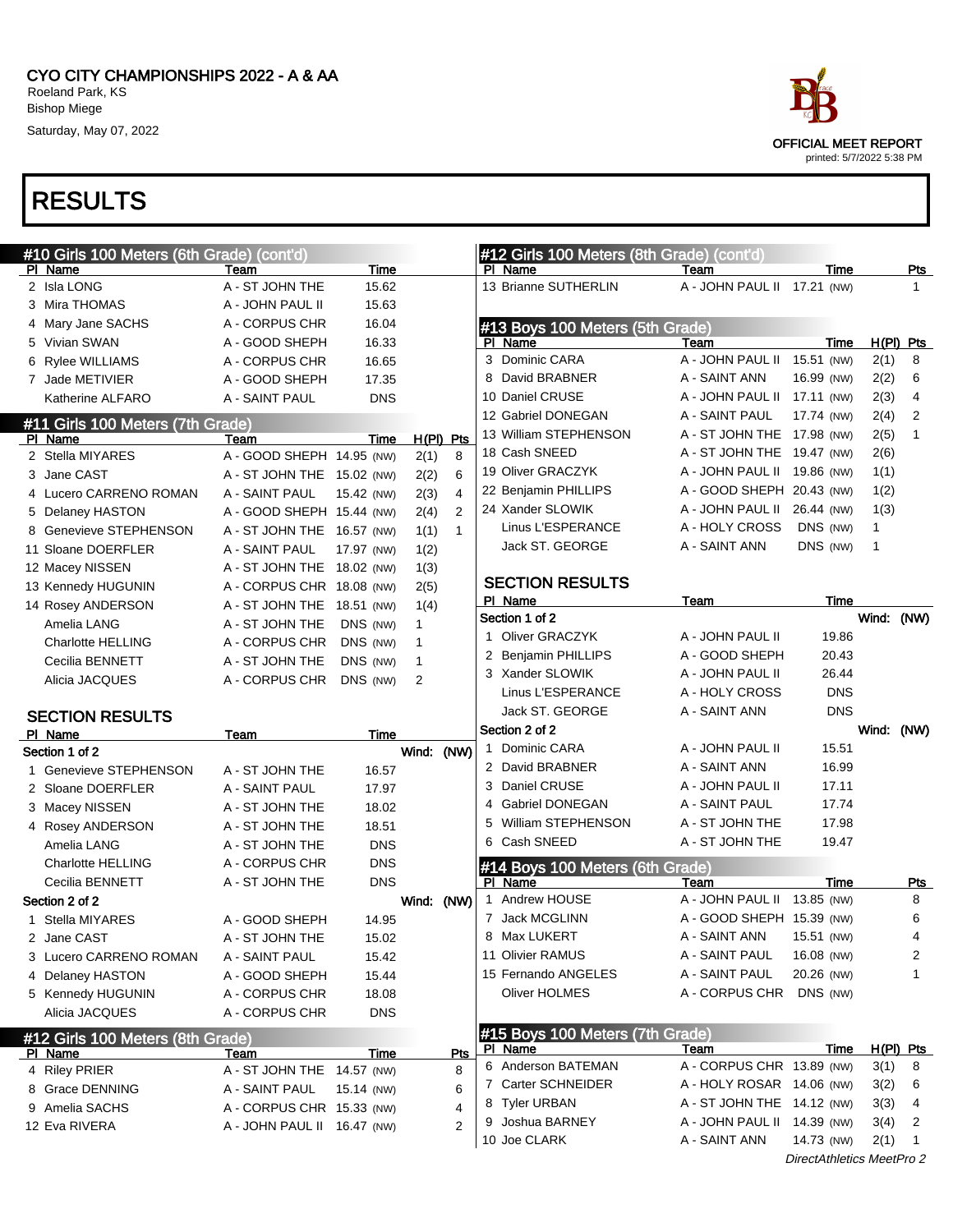CYO CITY CHAMPIONSHIPS 2022 - A & AA Roeland Park, KS Bishop Miege Saturday, May 07, 2022



| #15 Boys 100 Meters (7th Grade) (cont'd)   |                             |             |                  |              | #16 Boys 100 Meters (8th Grade) (cont'd) |                  |             |            |             |
|--------------------------------------------|-----------------------------|-------------|------------------|--------------|------------------------------------------|------------------|-------------|------------|-------------|
| PI Name                                    | Team                        | Time        | $H(PI)$ Pts      |              | PI Name                                  | Team             | Time        |            | $H(PI)$ Pts |
| 11 Jack MCCULLAGH                          | A - GOOD SHEPH 14.77 (NW)   |             | 2(2)             |              | 6 Robert EVANGELIDIS                     | A - SAINT ANN    | 16.30 (NW)  | 1(3)       |             |
| 12 Charlie L'ESPERANCE                     | A - HOLY CROSS 14.77 (NW)   |             | 3(5)             |              | 7 Christopher AGUIRRE                    | A - JOHN PAUL II | 17.55 (NW)  | 1(4)       |             |
| 13 Dewayne WASHINGTON                      | A - SAINT ANN               | 14.81 (NW)  | 3(6)             |              | Aiden NAJAFIZADEH                        | A - ST JOHN THE  | DNS (NW)    | 2          |             |
| 14 John HOWE                               | A - SAINT PAUL              | 14.97 (NW)  | 1(1)             |              | Sawyer MANIRATH                          | A - JOHN PAUL II | DNS (NW)    | 2          |             |
| 18 Jonpaul DONEGAN                         | A - SAINT PAUL              | 15.34 (NW)  | 2(3)             |              |                                          |                  |             |            |             |
| 19 Isaac DAUGHERTY                         | A - ST JOHN THE 15.50 (NW)  |             | 2(4)             |              | <b>SECTION RESULTS</b>                   |                  |             |            |             |
| 20 Felipe DIAZ                             | A - HOLY CROSS 16.07 (NW)   |             | 2(5)             |              | PI Name                                  | Team             | Time        |            |             |
| 22 Daniel ARMENTA                          | A - GOOD SHEPH 16.63 (NW)   |             | 1(2)             |              | Section 1 of 2                           |                  |             |            | Wind: (NW)  |
| 23 Joseph DAY                              | A - CORPUS CHR 16.70 (NW)   |             | 1(3)             |              | 1 Aiden YOUNG                            | A - JOHN PAUL II | 15.00       |            |             |
| 24 Elijah WAITIKI                          | A - SAINT PAUL              | 17.21 (NW)  | 1(4)             |              | 2 Andrew NAEGER                          | A - ST JOHN THE  | 15.12       |            |             |
| 25 Christopher MCALISTER                   | A - JOHN PAUL II 22.89 (NW) |             | 2(6)             |              | 3 Robert EVANGELIDIS                     | A - SAINT ANN    | 16.30       |            |             |
| <b>Truman ELLISON</b>                      | A - HOLY ROSAR              | DNS (NW)    | $\mathbf{1}$     |              | 4 Christopher AGUIRRE                    | A - JOHN PAUL II | 17.55       |            |             |
| Alexander RAMIREZ-MORRIS A - CORPUS CHR    |                             | DNS (NW)    | $\mathbf{1}$     |              | Section 2 of 2                           |                  |             | Wind: (NW) |             |
| Chase DEVLIN                               | A - CORPUS CHR              | DNS (NW)    | $\mathbf 1$      |              | 1 Tasen ELLISON                          | A - HOLY ROSAR   | 13.58       |            |             |
|                                            |                             |             |                  |              | 2 Jack GELHAUS                           | A - SAINT ANN    | 14.05       |            |             |
| <b>SECTION RESULTS</b>                     |                             |             |                  |              | 3 Ramsey MANDERFELD                      | A - HOLY ROSAR   | 14.50       |            |             |
| PI Name                                    | Team                        | Time        |                  |              | Aiden NAJAFIZADEH                        | A - ST JOHN THE  | <b>DNS</b>  |            |             |
| Section 1 of 3                             |                             |             | Wind: (NW)       |              | Sawyer MANIRATH                          | A - JOHN PAUL II | <b>DNS</b>  |            |             |
| 1 John HOWE                                | A - SAINT PAUL              | 14.97       |                  |              | #18 Distance Medley Relay (6th Grade)    |                  |             |            |             |
| 2 Daniel ARMENTA                           | A - GOOD SHEPH              | 16.63       |                  |              | PI Team                                  |                  | Time        |            | Pts         |
| 3 Joseph DAY                               | A - CORPUS CHR              | 16.70       |                  |              | 1 A - GOOD SHEPHERD (A)                  |                  | 2:31.35     |            | 8           |
| 4 Elijah WAITIKI                           | A - SAINT PAUL              | 17.21       |                  |              |                                          |                  |             |            |             |
| <b>Truman ELLISON</b>                      | A - HOLY ROSAR              | <b>DNS</b>  |                  |              | #19 Distance Medley Relay (7th Grade)    |                  |             |            |             |
| Alexander RAMIREZ-MORRIS A - CORPUS CHR    |                             | <b>DNS</b>  |                  |              | PI Team                                  |                  | Time        |            | <u>Pts</u>  |
| Chase DEVLIN                               | A - CORPUS CHR              | <b>DNS</b>  |                  |              | 2 A - ST JOHN THE EVAN (A)               |                  | 2:16.20     |            | 8           |
| Section 2 of 3                             |                             |             | Wind: (NW)       |              | 3 A - GOOD SHEPHERD (A)                  |                  | 2:40.00     |            | 6           |
| 1 Joe CLARK                                | A - SAINT ANN               | 14.73       |                  |              |                                          |                  |             |            |             |
| 2 Jack MCCULLAGH                           | A - GOOD SHEPH              | 14.77       |                  |              | #21 Distance Medley Relay (5th Grade)    |                  |             |            |             |
| 3 Jonpaul DONEGAN                          | A - SAINT PAUL              | 15.34       |                  |              | PI Team                                  |                  | Time        |            | <u>Pts</u>  |
| 4 Isaac DAUGHERTY                          | A - ST JOHN THE             | 15.50       |                  |              | 1 A - JOHN PAUL II (A)                   |                  | 2:35.11     |            | 8           |
| 5 Felipe DIAZ                              | A - HOLY CROSS              | 16.07       |                  |              |                                          |                  |             |            |             |
| 6 Christopher MCALISTER                    | A - JOHN PAUL II            | 22.89       |                  |              | #23 Distance Medley Relay (7th Grade)    |                  |             |            |             |
| Section 3 of 3                             |                             |             | Wind: (NW)       |              | PI Team                                  |                  | Time        |            | <b>Pts</b>  |
| 1 Anderson BATEMAN                         | A - CORPUS CHR              | 13.89       |                  |              | 1 A - ST JOHN THE EVAN (A)               |                  | 2:07.16     |            | 8           |
| 2 Carter SCHNEIDER                         | A - HOLY ROSAR              | 14.06       |                  |              |                                          |                  |             |            |             |
| 3 Tyler URBAN                              | A - ST JOHN THE             | 14.12       |                  |              | #24 Distance Medley Relay (8th Grade)    |                  |             |            |             |
| 4 Joshua BARNEY                            | A - JOHN PAUL II            | 14.39       |                  |              | PI Team                                  |                  | <b>Time</b> |            | <u>Pts</u>  |
| 5 Charlie L'ESPERANCE                      | A - HOLY CROSS              | 14.77       |                  |              | 1 A - CORPUS CHRISTI (A)                 |                  | 2:05.63     |            | 8           |
| 6 Dewayne WASHINGTON                       | A - SAINT ANN               | 14.81       |                  |              |                                          |                  |             |            |             |
|                                            |                             |             |                  |              | #25 Girls 60 Meters (5th Grade)          |                  |             |            |             |
| #16 Boys 100 Meters (8th Grade)<br>PI Name | Team                        | <u>Time</u> | <u>H(PI) Pts</u> |              | PI Name                                  | Team             | <b>Time</b> |            | H(PI) Pts   |
| 1 Tasen ELLISON                            | A - HOLY ROSAR 13.58 (NW)   |             | 2(1)             | 8            | 1 Emma HARTTER                           | A - HOLY ROSAR   | 8.75 (NW)   | 2(1)       | 8           |
| 2 Jack GELHAUS                             | A - SAINT ANN               | 14.05 (NW)  | 2(2)             | 6            | 2 Quinn BAILEY                           | A - GOOD SHEPH   | 8.92 (NW)   | 2(2)       | 6           |
| 3 Ramsey MANDERFELD                        | A - HOLY ROSAR 14.50 (NW)   |             | 2(3)             | 4            | 4 Marin KRUSE                            | A - GOOD SHEPH   | 9.19 (NW)   | 2(3)       | 4           |
| 4 Aiden YOUNG                              | A - JOHN PAUL II 15.00 (NW) |             | 1(1)             | 2            | 6 Rose ALLEY                             | A - CORPUS CHR   | 9.26 (NW)   | 2(4)       | 2           |
| 5 Andrew NAEGER                            | A - ST JOHN THE 15.12 (NW)  |             | 1(2)             | $\mathbf{1}$ | 8 Ella OLER                              | A - JOHN PAUL II | 9.70 (NW)   | 2(5)       | -1          |
|                                            |                             |             |                  |              | 9 Elizabeth CLARK                        | A - SAINT ANN    | 9.73 (NW)   | 2(6)       |             |
|                                            |                             |             |                  |              |                                          |                  |             |            |             |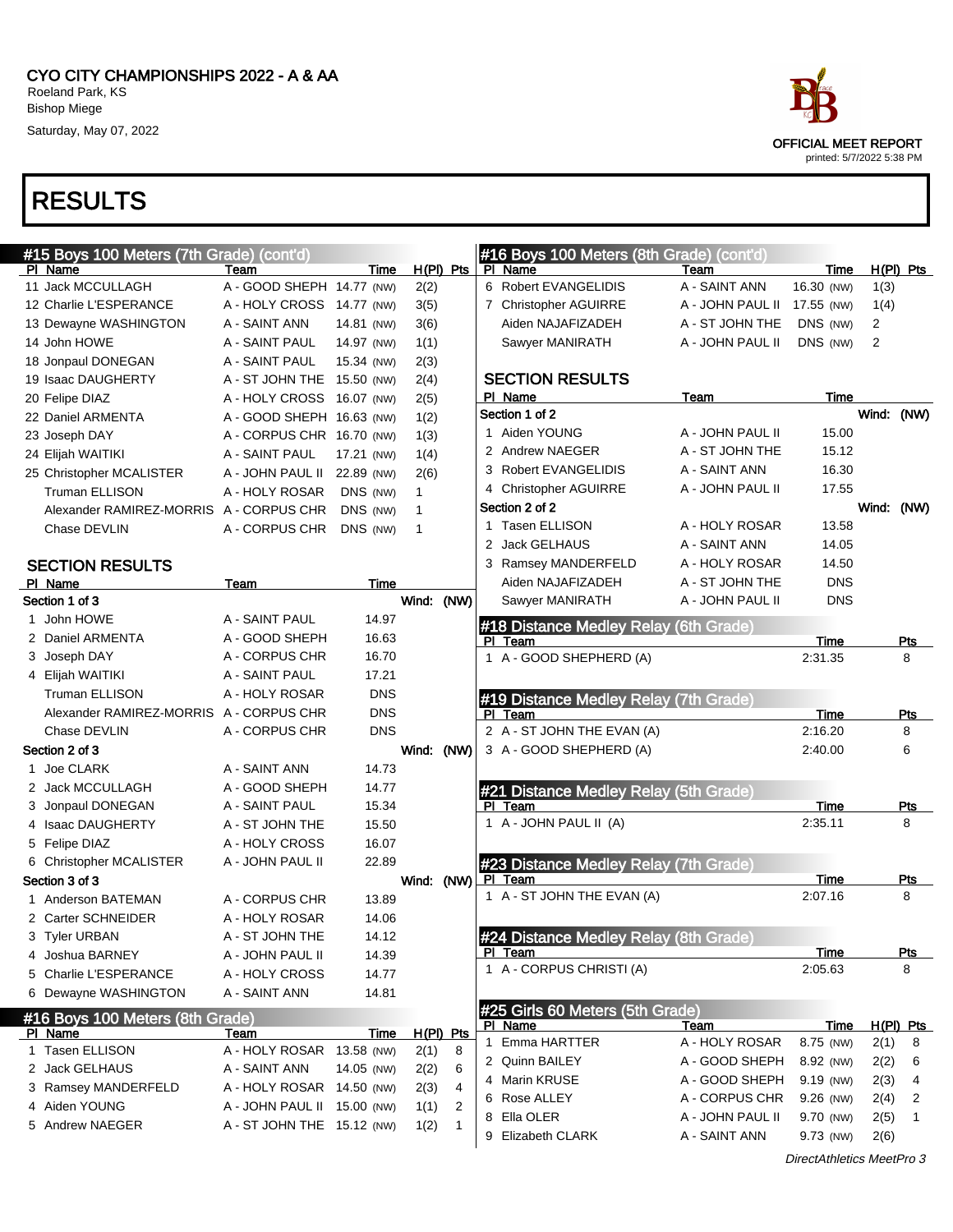

| #25 Girls 60 Meters (5th Grade) (cont'd) |                           |                |                |              | #26 Girls 60 Meters (6th Grade) (cont'd) |                            |             |      |             |
|------------------------------------------|---------------------------|----------------|----------------|--------------|------------------------------------------|----------------------------|-------------|------|-------------|
| PI Name                                  | Team                      | Time           |                | $H(PI)$ Pts  | PI Name                                  | Team                       | <b>Time</b> |      |             |
| 13 Ella MALONEY                          | A - SAINT ANN             | 10.17 (NW)     | 1(1)           |              | 7 Margaret FAIR                          | A - SAINT ANN              | 11.59       |      |             |
| 14 Hayley HELLEN                         | A - SAINT ANN             | 10.66 (NW)     | 1(2)           |              | Section 2 of 2                           |                            |             |      | Wind: (NW)  |
| 15 Lucy NGUYEN                           | A - SAINT ANN             | 10.70 (NW)     | 1(3)           |              | 1 Mira THOMAS                            | A - JOHN PAUL II           | 8.50        |      |             |
| 16 Louise MORGAN                         | A - JOHN PAUL II          | 10.87 (NW)     | 1(4)           |              | 2 Mary Jane SACHS                        | A - CORPUS CHR             | 9.08        |      |             |
| 17 Lucille BLECKMAN                      | A - GOOD SHEPH 10.93 (NW) |                | 1(5)           |              | 3 Kaitlyn KELLERMAN                      | A - SAINT ANN              | 9.23        |      |             |
| 18 Courtney KUEFLER                      | A - SAINT PAUL            | 12.87 (NW)     | 1(6)           |              | 4 Mia MCGLINN                            | A - GOOD SHEPH             | 9.38        |      |             |
| Juliet LANG                              | A - ST JOHN THE           | DNS (NW)       | $\overline{2}$ |              | 5 Jade METIVIER                          | A - GOOD SHEPH             | 9.42        |      |             |
|                                          |                           |                |                |              | 6 Rylee WILLIAMS                         | A - CORPUS CHR             | 9.48        |      |             |
| <b>SECTION RESULTS</b>                   |                           |                |                |              | Katherine ALFARO                         | A - SAINT PAUL             | <b>DNS</b>  |      |             |
| PI Name                                  | Team                      | <b>Time</b>    |                |              | #27 Girls 60 Meters (7th Grade)          |                            |             |      |             |
| Section 1 of 2                           |                           |                | Wind: (NW)     |              | PI Name                                  | Team                       | Time        |      | $H(PI)$ Pts |
| 1 Ella MALONEY                           | A - SAINT ANN             | 10.17          |                |              | 1 Stella MIYARES                         | A - GOOD SHEPH             | 8.25 (NW)   | 2(1) | 8           |
| 2 Hayley HELLEN                          | A - SAINT ANN             | 10.66          |                |              | 3 Lucero CARRENO ROMAN                   | A - SAINT PAUL             | 8.45 (NW)   | 2(2) | 6           |
| 3 Lucy NGUYEN                            | A - SAINT ANN             | 10.70          |                |              | 4 Delaney HASTON                         | A - GOOD SHEPH             | 8.49 (NW)   | 2(3) | 4           |
| 4 Louise MORGAN                          | A - JOHN PAUL II          | 10.87          |                |              | 5 Samantha MEYER                         | A - JOHN PAUL II           | 8.60 (NW)   | 2(4) | 2           |
| 5 Lucille BLECKMAN                       | A - GOOD SHEPH            | 10.93          |                |              | 6 Isabella MORALES                       | A - GOOD SHEPH             | 8.68 (NW)   | 1(1) | 1           |
| 6 Courtney KUEFLER                       | A - SAINT PAUL            | 12.87          |                |              | 8 Kennedy HUGUNIN                        | A - CORPUS CHR             | 8.98 (NW)   | 2(5) |             |
| Section 2 of 2                           |                           |                | Wind: (NW)     |              | 9 Elena VEGA                             | A - SAINT PAUL             | 9.41 (NW)   | 1(2) |             |
| 1 Emma HARTTER                           | A - HOLY ROSAR            | 8.75           |                |              | 11 Sloane DOERFLER                       | A - SAINT PAUL             | 9.67 (NW)   | 1(3) |             |
| 2 Quinn BAILEY                           | A - GOOD SHEPH            | 8.92           |                |              | 12 Cecilia BENNETT                       | A - ST JOHN THE            | 10.01 (NW)  | 1(4) |             |
| 3 Marin KRUSE                            | A - GOOD SHEPH            | 9.19           |                |              | 13 Macey NISSEN                          | A - ST JOHN THE 10.17 (NW) |             | 1(5) |             |
| 4 Rose ALLEY                             | A - CORPUS CHR            | 9.26           |                |              | 14 Rosey ANDERSON                        | A - ST JOHN THE 10.42 (NW) |             | 1(6) |             |
| 5 Ella OLER                              | A - JOHN PAUL II          | 9.70           |                |              | Alicia JACQUES                           | A - CORPUS CHR             | DNS (NW)    | 1    |             |
| 6 Elizabeth CLARK                        | A - SAINT ANN             | 9.73           |                |              | Jane CAST                                | A - ST JOHN THE            | DNS (NW)    | 2    |             |
| <b>Juliet LANG</b>                       | A - ST JOHN THE           | DNS            |                |              | <b>Charlotte HELLING</b>                 | A - CORPUS CHR             | DNS (NW)    | 2    |             |
| #26 Girls 60 Meters (6th Grade)          |                           |                |                |              |                                          |                            |             |      |             |
| PI Name                                  | Team                      | Time           |                | $H(PI)$ Pts  | <b>SECTION RESULTS</b>                   |                            |             |      |             |
| 1 Mira THOMAS                            | A - JOHN PAUL II          | 8.50 (NW)      | 2(1)           | 8            | PI Name                                  | Team                       | Time        |      |             |
| 5 Mary Jane SACHS                        | A - CORPUS CHR            | 9.08 (NW)      | 2(2)           | 6            | Section 1 of 2                           |                            |             |      | Wind: (NW)  |
| 10 Kaitlyn KELLERMAN                     | A - SAINT ANN             | 9.23 (NW)      | 2(3)           | 4            | 1 Isabella MORALES                       | A - GOOD SHEPH             | 8.68        |      |             |
| 13 Mia MCGLINN                           | A - GOOD SHEPH            | 9.38 (NW)      | 2(4)           | 2            | 2 Elena VEGA                             | A - SAINT PAUL             | 9.41        |      |             |
| 14 Jade METIVIER                         | A - GOOD SHEPH            | 9.42 (NW)      | 2(5)           | $\mathbf{1}$ | 3 Sloane DOERFLER                        | A - SAINT PAUL             | 9.67        |      |             |
| 15 Rylee WILLIAMS                        | A - CORPUS CHR            | 9.48 (NW)      | 2(6)           |              | 4 Cecilia BENNETT                        | A - ST JOHN THE            | 10.01       |      |             |
| 19 Kate HUNTER                           | A - SAINT ANN             | 9.87 (NW)      | 1(2)           |              | 5 Macey NISSEN                           | A - ST JOHN THE            | 10.17       |      |             |
| 20 Ella WONDRA                           | A - CORPUS CHR 10.05 (NW) |                | 1(3)           |              | 6 Rosey ANDERSON                         | A - ST JOHN THE            | 10.42       |      |             |
| 21 Brianna MONZALVO                      | A - SAINT PAUL            | 10.45 (NW)     | 1(4)           |              | Alicia JACQUES                           | A - CORPUS CHR             | <b>DNS</b>  |      |             |
| 22 Ashley RAMOS                          | A - JOHN PAUL II          | 10.61 (NW)     | 1(5)           |              | Section 2 of 2                           |                            |             |      | Wind: (NW)  |
| 24 Margaret FAIR                         | A - SAINT ANN             | 11.59 (NW)     | 1(7)           |              | 1 Stella MIYARES                         | A - GOOD SHEPH             | 8.25        |      |             |
| Katherine ALFARO                         | A - SAINT PAUL            | DNS (NW)       | 2              |              | 2 Lucero CARRENO ROMAN                   | A - SAINT PAUL             | 8.45        |      |             |
|                                          |                           |                |                |              | 3 Delaney HASTON                         | A - GOOD SHEPH             | 8.49        |      |             |
| <b>SECTION RESULTS</b>                   |                           |                |                |              | 4 Samantha MEYER                         | A - JOHN PAUL II           | 8.60        |      |             |
| PI Name<br>Section 1 of 2                | <b>Team</b>               | Time           | Wind: (NW)     |              | 5 Kennedy HUGUNIN                        | A - CORPUS CHR             | 8.98        |      |             |
| 2 Kate HUNTER                            | A - SAINT ANN             |                |                |              | Jane CAST                                | A - ST JOHN THE            | <b>DNS</b>  |      |             |
| 3 Ella WONDRA                            | A - CORPUS CHR            | 9.87           |                |              | <b>Charlotte HELLING</b>                 | A - CORPUS CHR             | <b>DNS</b>  |      |             |
| 4 Brianna MONZALVO                       | A - SAINT PAUL            | 10.05          |                |              |                                          |                            |             |      |             |
|                                          | A - JOHN PAUL II          | 10.45<br>10.61 |                |              |                                          |                            |             |      |             |
| 5 Ashley RAMOS                           |                           |                |                |              |                                          |                            |             |      |             |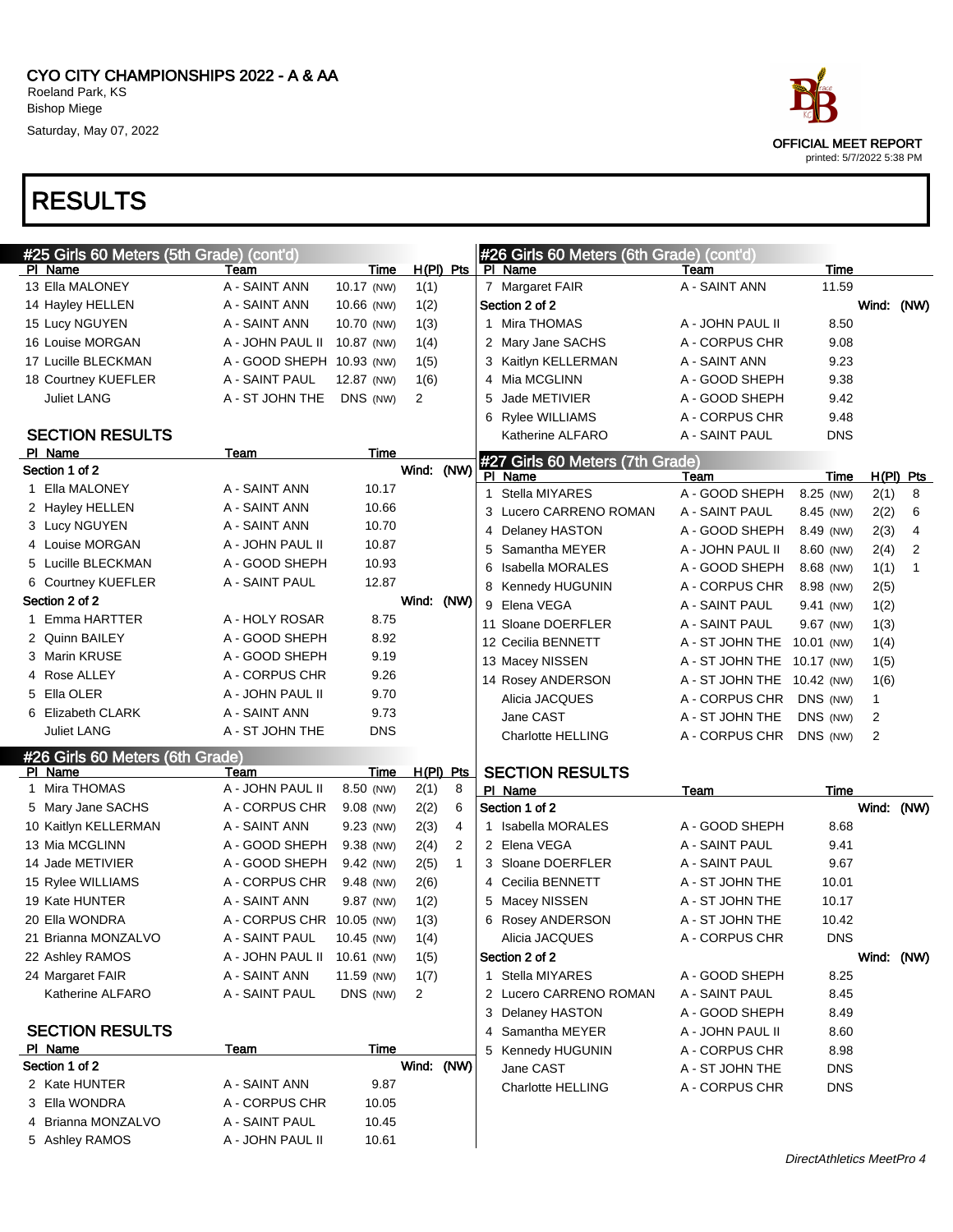| #28 Girls 60 Meters (8th Grade) |                             |             | #31 Boys 60 Meters (7th Grade) |              |   |                                         |                  |             |              |                |
|---------------------------------|-----------------------------|-------------|--------------------------------|--------------|---|-----------------------------------------|------------------|-------------|--------------|----------------|
| PI Name                         | Team                        | Time        |                                | Pts          |   | PI Name                                 | Team             | Time        |              | H(PI) Pts      |
| 3 Grace DENNING                 | A - SAINT PAUL              | 8.21 (NW)   |                                | 8            |   | 5 Peter SEXTON                          | A - SAINT ANN    | 8.02 (NW)   | 2(1)         | 8              |
| 7 Alyssa BUSETTI                | A - HOLY CROSS              | 8.94 (NW)   |                                | 6            |   | 6 Joshua BARNEY                         | A - JOHN PAUL II | 8.17 (NW)   | 2(2)         | 6              |
|                                 |                             |             |                                |              |   | 7 Dewayne WASHINGTON                    | A - SAINT ANN    | 8.25 (NW)   | 2(3)         | 4              |
| #29 Boys 60 Meters (5th Grade)  |                             |             |                                |              |   | 9 Charlie L'ESPERANCE                   | A - HOLY CROSS   | 8.49 (NW)   | 2(4)         | $\overline{2}$ |
| PI Name                         | Team                        | Time        |                                | $H(PI)$ Pts  |   | 10 John HOWE                            | A - SAINT PAUL   | 8.51 (NW)   | 2(5)         | $\mathbf{1}$   |
| 2 Caleb STEINLAGE               | A - SAINT PAUL              | 8.60 (NW)   | 2(1)                           | 8            |   | 11 Jack MCCULLAGH                       | A - GOOD SHEPH   | 8.57 (NW)   | 2(6)         |                |
| 5 Felix BELL                    | A - JOHN PAUL II            | 9.16 (NW)   | 2(2)                           | 6            |   | 12 Nicholas PALMER                      | A - ST JOHN THE  | 8.57 (NW)   | 1(1)         |                |
| 6 David BRABNER                 | A - SAINT ANN               | 9.19 (NW)   | 2(3)                           | 4            |   | 15 Elijah ROMERO                        | A - ST JOHN THE  | 8.99 (NW)   | 2(7)         |                |
| 9 Gabriel DONEGAN               | A - SAINT PAUL              | 9.53 (NW)   | 2(4)                           | 2            |   | 17 Felipe DIAZ                          | A - HOLY CROSS   | 9.18 (NW)   | 1(2)         |                |
| 12 Nicolas BARENBERG            | A - JOHN PAUL II            | 9.78 (NW)   | 2(5)                           | $\mathbf{1}$ |   | 18 Daniel ARMENTA                       | A - GOOD SHEPH   | 9.18 (NW)   | 1(3)         |                |
| 18 Jack GATZ                    | A - SAINT ANN               | 10.67 (NW)  | 1(1)                           |              |   | 19 Jacob LONG                           | A - ST JOHN THE  | 9.34 (NW)   | 1(4)         |                |
| 21 Oliver GRACZYK               | A - JOHN PAUL II            | 10.90 (NW)  | 2(6)                           |              |   | 20 Joseph DAY                           | A - CORPUS CHR   | 9.36 (NW)   | 1(5)         |                |
| 22 Benjamin PHILLIPS            | A - GOOD SHEPH 11.09 (NW)   |             | 1(2)                           |              |   | 21 David WAITIKI                        | A - SAINT PAUL   | 10.20 (NW)  | 2(8)         |                |
| 24 Xander SLOWIK                | A - JOHN PAUL II 13.29 (NW) |             | 1(3)                           |              |   | Chase DEVLIN                            | A - CORPUS CHR   | DNS (NW)    | $\mathbf{1}$ |                |
| Linus L'ESPERANCE               | A - HOLY CROSS              | DNS (NW)    | 1                              |              |   | Alexander RAMIREZ-MORRIS A - CORPUS CHR |                  | DNS (NW)    | 1            |                |
| Jack ST. GEORGE                 | A - SAINT ANN               | DNS (NW)    | $\mathbf{1}$                   |              |   |                                         |                  |             |              |                |
| <b>Weston MEYER</b>             | A - SAINT ANN               | DNS (NW)    | $\mathbf{1}$                   |              |   | <b>SECTION RESULTS</b>                  |                  |             |              |                |
|                                 |                             |             |                                |              |   | PI Name                                 | Team             | Time        |              |                |
| <b>SECTION RESULTS</b>          |                             |             |                                |              |   | Section 1 of 2                          |                  |             |              | Wind: (NW)     |
| PI Name                         | Team                        | Time        |                                |              |   | 1 Nicholas PALMER                       | A - ST JOHN THE  | 8.57        |              |                |
| Section 1 of 2                  |                             |             | Wind: (NW)                     |              |   | 2 Felipe DIAZ                           | A - HOLY CROSS   | 9.18        |              |                |
| 1 Jack GATZ                     | A - SAINT ANN               | 10.67       |                                |              |   | 3 Daniel ARMENTA                        | A - GOOD SHEPH   | 9.18        |              |                |
| 2 Benjamin PHILLIPS             | A - GOOD SHEPH              | 11.09       |                                |              | 4 | Jacob LONG                              | A - ST JOHN THE  | 9.34        |              |                |
| 3 Xander SLOWIK                 | A - JOHN PAUL II            | 13.29       |                                |              | 5 | Joseph DAY                              | A - CORPUS CHR   | 9.36        |              |                |
| Linus L'ESPERANCE               | A - HOLY CROSS              | <b>DNS</b>  |                                |              |   | Chase DEVLIN                            | A - CORPUS CHR   | <b>DNS</b>  |              |                |
| Jack ST. GEORGE                 | A - SAINT ANN               | <b>DNS</b>  |                                |              |   | Alexander RAMIREZ-MORRIS A - CORPUS CHR |                  | <b>DNS</b>  |              |                |
| <b>Weston MEYER</b>             | A - SAINT ANN               | <b>DNS</b>  |                                |              |   | Section 2 of 2                          |                  |             |              | Wind: (NW)     |
| Section 2 of 2                  |                             |             | Wind: (NW)                     |              |   | 1 Peter SEXTON                          | A - SAINT ANN    | 8.02        |              |                |
| 1 Caleb STEINLAGE               | A - SAINT PAUL              | 8.60        |                                |              |   | 2 Joshua BARNEY                         | A - JOHN PAUL II | 8.17        |              |                |
| 2 Felix BELL                    | A - JOHN PAUL II            | 9.16        |                                |              |   | 3 Dewayne WASHINGTON                    | A - SAINT ANN    | 8.25        |              |                |
| 3 David BRABNER                 | A - SAINT ANN               | 9.19        |                                |              |   | 4 Charlie L'ESPERANCE                   | A - HOLY CROSS   | 8.49        |              |                |
| 4 Gabriel DONEGAN               | A - SAINT PAUL              | 9.53        |                                |              | 5 | John HOWE                               | A - SAINT PAUL   | 8.51        |              |                |
| 5 Nicolas BARENBERG             | A - JOHN PAUL II            | 9.78        |                                |              | 6 | Jack MCCULLAGH                          | A - GOOD SHEPH   | 8.57        |              |                |
| 6 Oliver GRACZYK                | A - JOHN PAUL II            | 10.90       |                                |              | 7 | Elijah ROMERO                           | A - ST JOHN THE  | 8.99        |              |                |
| #30 Boys 60 Meters (6th Grade)  |                             |             |                                |              |   | 8 David WAITIKI                         | A - SAINT PAUL   | 10.20       |              |                |
| PI Name                         | Team                        | Time        |                                |              |   | Pts #32 Boys 60 Meters (8th Grade)      |                  |             |              |                |
| Andrew HOUSE                    | A - JOHN PAUL II            | 8.02 (NW)   |                                | 8            |   | PI Name                                 | <u>Team</u>      | <b>Time</b> |              | <u>Pts</u>     |
| 6 Brandon MEDER                 | A - HOLY ROSAR              | 8.72 (NW)   |                                | 6            |   | 5 Aiden POSTON                          | A - HOLY ROSAR   | 8.00 (NW)   |              | 8              |
| 7 Jack MCGLINN                  | A - GOOD SHEPH              | 8.73 (NW)   |                                | 4            |   | 10 Robert EVANGELIDIS                   | A - SAINT ANN    | 9.24 (NW)   |              | 6              |
| 11 Justin MANDERFELD            | A - HOLY ROSAR              | $9.51$ (NW) |                                | 2            |   | 11 Henry BEETS                          | A - HOLY ROSAR   | 9.72 (NW)   |              | 4              |
| 14 Dalton COX                   | A - GOOD SHEPH              | 9.92 (NW)   |                                | $\mathbf{1}$ |   | 12 Christopher AGUIRRE                  | A - JOHN PAUL II | 9.80 (NW)   |              | 2              |
| 18 Fernando ANGELES             | A - SAINT PAUL              | 11.20 (NW)  |                                |              |   | Sawyer MANIRATH                         | A - JOHN PAUL II | DNS (NW)    |              |                |
| <b>Grant GELHAUS</b>            | A - SAINT ANN               | DNS (NW)    |                                |              |   |                                         |                  |             |              |                |
|                                 |                             |             |                                |              |   | #33 Girls 400 Meters (5th Grade)        |                  |             |              |                |
|                                 |                             |             |                                |              |   | PI Name                                 | Team             | Time        |              | <u>Pts</u>     |
|                                 |                             |             |                                |              |   | 5 Emma DEVADER                          | A - CORPUS CHR   | 1:28.33     |              | 8              |

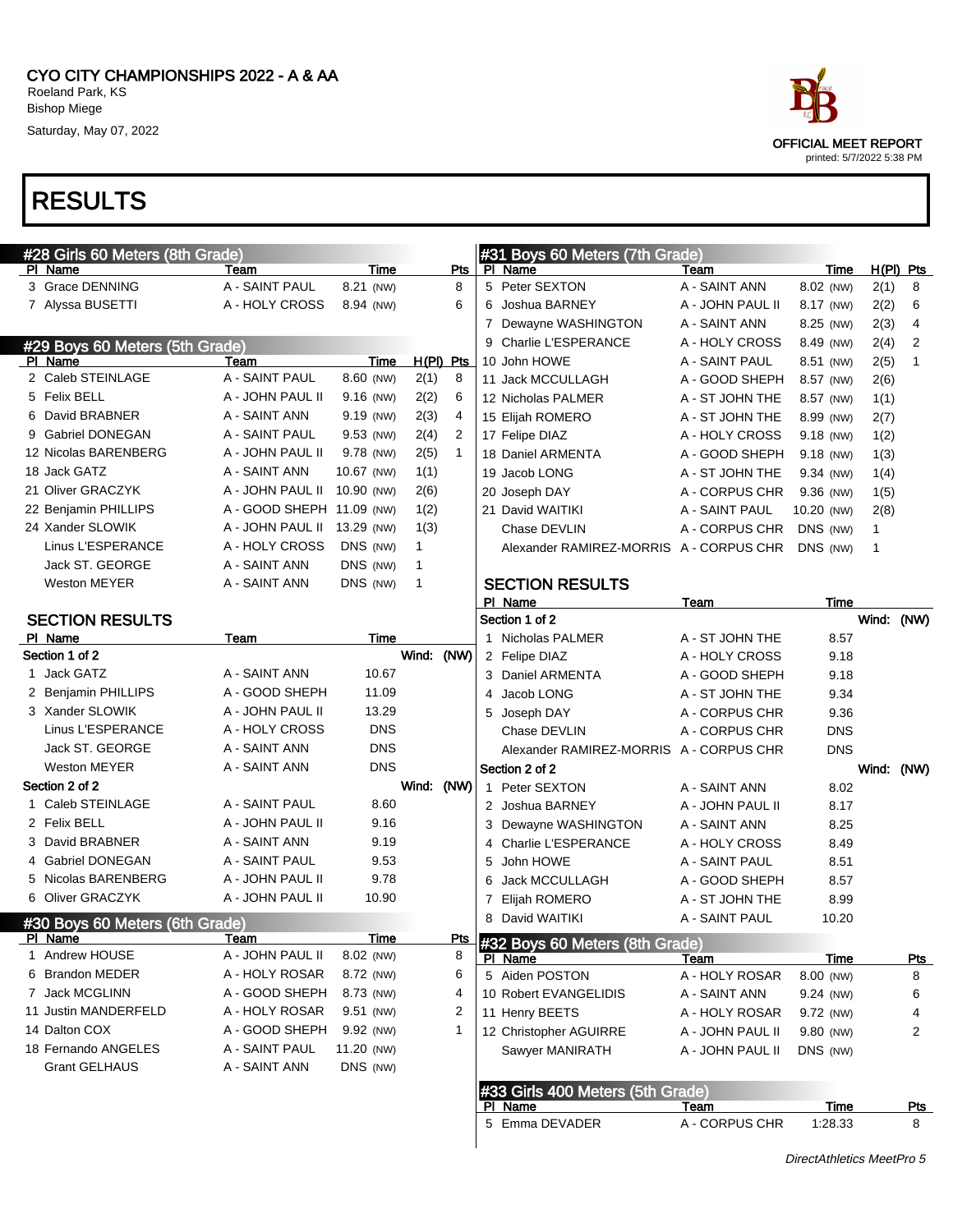#### CYO CITY CHAMPIONSHIPS 2022 - A & AA Roeland Park, KS Bishop Miege

Saturday, May 07, 2022



|   | #33 Girls 400 Meters (5th Grade) (cont'd) |                                                        |             |            | #41 Girls 200 Meters (5th Grade) (cont'd)  |                                                        |            |                        |
|---|-------------------------------------------|--------------------------------------------------------|-------------|------------|--------------------------------------------|--------------------------------------------------------|------------|------------------------|
|   | PI Name                                   | Team                                                   | Time        | Pts        | PI Name                                    | Team                                                   | Time       | Pts                    |
|   | 6 Elizabeth ANGELES                       | A - SAINT PAUL                                         | 1:30.40     | 6          | 8 Sarah VEGA                               | A - SAINT PAUL                                         | 37.23 (NW) | 4                      |
|   |                                           |                                                        |             |            | 9 Ruby BECKER                              | A - GOOD SHEPH 39.02 (NW)                              |            | 2                      |
|   | #34 Girls 400 Meters (6th Grade)          |                                                        |             |            | 11 Courtney KUEFLER                        | A - SAINT PAUL                                         | 52.37 (NW) | $\mathbf{1}$           |
|   | PI Name                                   | Team                                                   | <b>Time</b> | <b>Pts</b> | Collette COLVIN                            | A - ST JOHN THE                                        | DNS (NW)   |                        |
|   | 6 Eliza BURSON                            | A - GOOD SHEPH                                         | 1:25.93     | 8          |                                            |                                                        |            |                        |
|   |                                           |                                                        |             |            | #42 Girls 200 Meters (6th Grade)           |                                                        |            |                        |
|   | #35 Girls 400 Meters (7th Grade)          |                                                        |             |            | PI Name                                    | Team                                                   | Time       | <b>Pts</b>             |
|   | PI Name                                   | Team                                                   | Time        | Pts        | Naomi ORTIZ<br>$\mathbf{1}$                | A - JOHN PAUL II 30.67 (NW)                            |            | 8                      |
|   | 4 Madeline ETLER                          | A - GOOD SHEPH                                         | 1:26.89     | 8          | 4 Makayla GONZALES                         | A - GOOD SHEPH 32.42 (NW)                              |            | 6                      |
|   | 5 Nadia WACKER                            | A - GOOD SHEPH                                         | 1:38.80     | 6          | 5 Isla LONG                                | A - ST JOHN THE 32.43 (NW)                             |            | 4                      |
|   |                                           |                                                        |             |            | 12 Kora JACKS                              | A - GOOD SHEPH 40.07 (NW)                              |            | $\overline{2}$         |
|   | #36 Girls 400 Meters (8th Grade)          |                                                        |             |            |                                            |                                                        |            |                        |
|   | PI Name                                   | Team                                                   | Time        | <u>Pts</u> | #43 Girls 200 Meters (7th Grade)           |                                                        |            |                        |
|   | 3 Aubrey MEDER                            | A - HOLY ROSAR                                         | 1:10.99     | 8          | PI Name                                    | Team                                                   | Time       | Pts                    |
|   | 5 Alyssa BUSETTI                          | A - HOLY CROSS                                         | 1:15.05     | 6          | 3 Stella MIYARES                           | A - GOOD SHEPH 32.12 (NW)                              |            | 8                      |
|   | 9 Haven BAUMAN                            | A - JOHN PAUL II                                       | 1:28.76     | 4          | 4 Mabel DELANEY                            | A - GOOD SHEPH 32.33 (NW)                              |            | 6                      |
|   | Olivia RENDINA                            | A - JOHN PAUL II                                       | <b>DNS</b>  |            | 5 Amelia LANG                              | A - ST JOHN THE 32.63 (NW)                             |            | 4                      |
|   |                                           |                                                        |             |            | 6 Lucero CARRENO ROMAN                     | A - SAINT PAUL                                         | 32.68 (NW) | 2                      |
|   | #37 Boys 400 Meters (5th Grade)           |                                                        |             |            | 8 Elena VEGA                               | A - SAINT PAUL                                         | 35.14 (NW) | 1                      |
|   | PI Name                                   | Team                                                   | Time        | <b>Pts</b> | Monica MONZALVO                            | A - SAINT PAUL                                         | DNS (NW)   |                        |
|   | 3 Dominic CARA                            | A - JOHN PAUL II                                       | 1:18.56     | 8          | <b>Charlotte HELLING</b>                   | A - CORPUS CHR                                         | DNS (NW)   |                        |
|   | 8 Davis FOSTER                            | A - GOOD SHEPH                                         | 1:33.07     | 6          |                                            |                                                        |            |                        |
|   |                                           |                                                        |             |            | #44 Girls 200 Meters (8th Grade)           |                                                        |            |                        |
|   |                                           |                                                        |             |            |                                            |                                                        |            |                        |
|   | #38 Boys 400 Meters (6th Grade)           |                                                        |             |            | PI Name                                    | Team                                                   | Time       | Pts                    |
|   | PI Name                                   | Team                                                   | Time        | Pts        | 3 Riley PRIER                              | A - ST JOHN THE                                        | 30.39 (NW) | 8                      |
|   | 3 Nicholas NEWKIRK                        | A - CORPUS CHR                                         | 1:11.13     | 8          | 10 Grace DENNING                           | A - SAINT PAUL                                         | 33.38 (NW) | 6                      |
|   | 6 Brandon MEDER                           | A - HOLY ROSAR                                         | 1:14.97     | 6          | 11 Maggie MOLONEY                          | A - JOHN PAUL II 34.99 (NW)                            |            | 4                      |
|   |                                           |                                                        |             |            | 12 Krista HOBACK                           | A - SAINT PAUL                                         | 35.98 (NW) | 2                      |
|   | #39 Boys 400 Meters (7th Grade)           |                                                        |             |            | Olivia RENDINA                             | A - JOHN PAUL II                                       | DNS (NW)   |                        |
|   | PI Name                                   | Team                                                   | Time        | <u>Pts</u> |                                            |                                                        |            |                        |
|   | 5 Tyler URBAN                             | A - ST JOHN THE                                        | 1:12.74     | 8          | #45 Boys 200 Meters (5th Grade)            |                                                        |            |                        |
|   | 8 Rohan MULHERN                           | A - ST JOHN THE                                        | 1:15.85     | 6          | PI Name                                    | Team                                                   | Time       | <b>Pts</b>             |
| 9 | <b>Titus ELLISON</b>                      | A - HOLY ROSAR                                         | 1:17.16     | 4          | 5 Felix BELL                               | A - JOHN PAUL II                                       | 39.20 (NW) | 8                      |
|   | 10 Elijah WAITIKI                         | A - SAINT PAUL                                         | 1:25.28     | 2          | 9 Xander SLOWIK                            | A - JOHN PAUL II 58.65 (NW)                            |            | 6                      |
|   | 12 Owen HELLEN                            | A - SAINT ANN                                          | 1:30.66     | 1          |                                            |                                                        |            |                        |
|   | <b>Christopher MCALISTER</b>              | A - JOHN PAUL II                                       | <b>DNS</b>  |            |                                            |                                                        |            |                        |
|   | Alexander RAMIREZ-MORRIS A - CORPUS CHR   |                                                        | <b>DNS</b>  |            | #46 Boys 200 Meters (6th Grade)<br>PI Name | Team                                                   | Time       | Pts                    |
|   |                                           |                                                        |             |            | 1 Andrew HOUSE                             | A - JOHN PAUL II 29.70 (NW)                            |            | 8                      |
|   | #40 Boys 400 Meters (8th Grade)           |                                                        |             |            | 2 Brooks BIRD                              | A - CORPUS CHR 30.34 (NW)                              |            | 6                      |
|   | PI Name                                   | Team                                                   | Time        | <u>Pts</u> | 3 Sam BLEYTHING                            | A - SAINT ANN                                          | 32.26 (NW) | 4                      |
|   | 1 Blaise VOHS                             | A - HOLY ROSAR                                         | 58.35       | 8          | 4 Max LUKERT                               | A - SAINT ANN                                          | 32.49 (NW) | 2                      |
|   | 4 Ethan GREER                             | A - HOLY CROSS                                         | 1:04.65     | 6          |                                            |                                                        |            |                        |
|   |                                           |                                                        |             |            | #47 Boys 200 Meters (7th Grade)            |                                                        |            |                        |
|   | #41 Girls 200 Meters (5th Grade)          |                                                        |             |            | PI Name                                    | Team                                                   | Time       | $H(PI)$ Pts            |
|   | PI Name                                   | Team                                                   | Time        | Pts        | 4 Anderson BATEMAN                         | A - CORPUS CHR 28.81 (NW)                              |            | 2(1)<br>8              |
|   | 3 Quinn BAILEY<br>4 Rose ALLEY            | A - GOOD SHEPH 34.30 (NW)<br>A - CORPUS CHR 34.41 (NW) |             | 8<br>6     | 5 Brock WONDRA<br>6 Carter SCHNEIDER       | A - CORPUS CHR 28.95 (NW)<br>A - HOLY ROSAR 29.95 (NW) |            | 2(2)<br>6<br>2(3)<br>4 |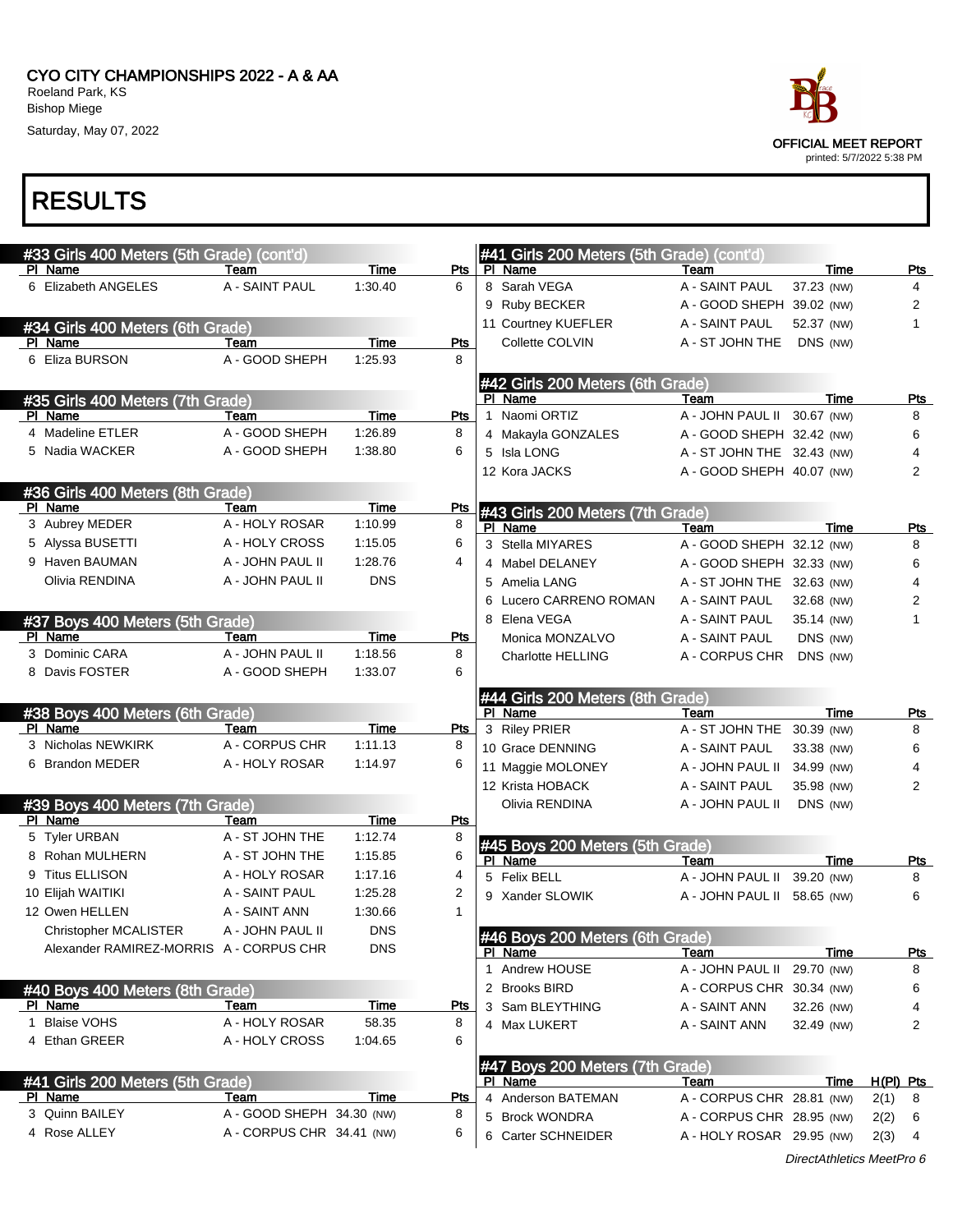

| #47 Boys 200 Meters (7th Grade) (cont'd)              |                           |                    |             |              |    | #55 Sprint Medley Relay (7th Grade)        |                  |             |                |
|-------------------------------------------------------|---------------------------|--------------------|-------------|--------------|----|--------------------------------------------|------------------|-------------|----------------|
| PI Name                                               | Team                      | Time               | $H(PI)$ Pts |              |    | PI Team                                    |                  | Time        | Pts            |
| 7 Peter SEXTON                                        | A - SAINT ANN             | 30.73 (NW)         | 2(4)        | 2            |    | 3 A - ST JOHN THE EVAN (A)                 |                  | 1:03.53     | 8              |
| 9 Charlie L'ESPERANCE                                 | A - HOLY CROSS            | 31.20 (NW)         | 2(5)        | $\mathbf{1}$ |    |                                            |                  |             |                |
| 10 Joshua BARNEY                                      | A - JOHN PAUL II          | 31.91 (NW)         | 1(1)        |              |    | #57 Girls 800 Meters (5th Grade)           |                  |             |                |
| 12 Nathan SPURGIN                                     | A - ST JOHN THE           | 34.89 (NW)         | 1(2)        |              |    | PI Name                                    | Team             | Time        | <b>Pts</b>     |
| 13 Joseph DAY                                         | A - CORPUS CHR 40.41 (NW) |                    | 1(3)        |              | 1  | Eva ETZEL                                  | A - ST JOHN THE  | 3:17.23     | 8              |
| Chase DEVLIN                                          | A - CORPUS CHR DNS (NW)   |                    | 1           |              |    | 2 Lucille BLECKMAN                         | A - GOOD SHEPH   | 3:27.03     | 6              |
|                                                       |                           |                    |             |              |    | Ruby BECKER                                | A - GOOD SHEPH   | <b>DNS</b>  |                |
| <b>SECTION RESULTS</b>                                |                           |                    |             |              |    | Emma DEVADER                               | A - CORPUS CHR   | <b>DNS</b>  |                |
| PI Name                                               | Team                      | Time               |             |              |    |                                            |                  |             |                |
| Section 1 of 2                                        |                           |                    | Wind:       | (NW)         |    | #58 Girls 800 Meters (6th Grade)           |                  |             |                |
| 1 Joshua BARNEY                                       | A - JOHN PAUL II          | 31.91              |             |              |    | PI Name                                    | Team             | Time        | <u>Pts</u>     |
| 2 Nathan SPURGIN                                      | A - ST JOHN THE           | 34.89              |             |              | 9  | Eliza BURSON                               | A - GOOD SHEPH   | 3:28.39     | 8              |
| 3 Joseph DAY                                          | A - CORPUS CHR            | 40.41              |             |              |    |                                            |                  |             |                |
| Chase DEVLIN                                          | A - CORPUS CHR            | <b>DNS</b>         |             |              |    | #59 Girls 800 Meters (7th Grade)           |                  |             |                |
| Section 2 of 2                                        |                           |                    | Wind: (NW)  |              |    | PI Name                                    | Team             | Time        | Pts            |
| 1 Anderson BATEMAN                                    | A - CORPUS CHR            | 28.81              |             |              |    | 2 Sofia HARPER                             | A - CORPUS CHR   | 2:49.48     | 8              |
| 2 Brock WONDRA                                        | A - CORPUS CHR            | 28.95              |             |              |    | 5 Monica MONZALVO                          | A - SAINT PAUL   | 3:02.13     | 6              |
| 3 Carter SCHNEIDER                                    | A - HOLY ROSAR            | 29.95              |             |              |    | 7 Jaydon LEE                               | A - GOOD SHEPH   | 3:11.39     | $\overline{4}$ |
| 4 Peter SEXTON                                        | A - SAINT ANN             | 30.73              |             |              | 8  | Mackenzie GONZALES                         | A - GOOD SHEPH   | 3:26.96     | 2              |
| 5 Charlie L'ESPERANCE                                 | A - HOLY CROSS            | 31.20              |             |              | 9  | Nadia WACKER                               | A - GOOD SHEPH   | 3:48.41     | 1              |
| #48 Boys 200 Meters (8th Grade)                       |                           |                    |             |              |    |                                            |                  |             |                |
| PI Name                                               | Team                      | Time               |             | Pts          |    | #60 Girls 800 Meters (8th Grade)           |                  |             |                |
| <b>Blaise VOHS</b>                                    | A - HOLY ROSAR            | 26.11 (NW)         |             | 8            |    | PI Name                                    | Team             | <b>Time</b> | <b>Pts</b>     |
| 4 Tobi OYETUNJI                                       | A - SAINT ANN             | 27.42 (NW)         |             | 6            |    | 2 Aubrey MEDER                             | A - HOLY ROSAR   | 2:46.66     | 8              |
| 9 Jack GELHAUS                                        | A - SAINT ANN             | 28.86 (NW)         |             | 4            |    | 6 Beatrix PREU                             | A - JOHN PAUL II | 3:15.30     | 6              |
| 10 Henry MORGAN                                       | A - JOHN PAUL II          | 29.66 (NW)         |             | 2            |    | 7 Krista HOBACK                            | A - SAINT PAUL   | 3:18.79     | $\overline{4}$ |
| 11 Andrew NAEGER                                      | A - ST JOHN THE           | 31.23 (NW)         |             |              |    | 10 Alyssa BUSETTI                          | A - HOLY CROSS   | 3:23.94     | 2              |
| Roman ZIEGLER                                         | A - CORPUS CHR            | DNS (NW)           |             |              |    | 11 Haven BAUMAN                            | A - JOHN PAUL II | 3:34.23     | 1              |
| Aiden NAJAFIZADEH                                     | A - ST JOHN THE           | DNS (NW)           |             |              |    | Olivia RENDINA                             | A - JOHN PAUL II | <b>DNS</b>  |                |
|                                                       |                           |                    |             |              |    | Clare DAHLSTRAND                           | A - CORPUS CHR   | <b>DNS</b>  |                |
|                                                       |                           |                    |             |              |    |                                            |                  |             |                |
| #49 Sprint Medley Relay (5th Grade)<br>PI Team        |                           | Time               |             | Pts          |    | #62 Boys 800 Meters (6th Grade)            |                  |             |                |
| 2 A - SAINT ANN (A)                                   |                           | 1:19.99            |             | 8            |    | PI Name                                    | Team             | Time        | Pts            |
|                                                       |                           |                    |             |              | 1. | Nicholas NEWKIRK                           | A - CORPUS CHR   | 2:46.82     | 8              |
|                                                       |                           |                    |             |              | 3  | <b>Brandon MEDER</b>                       | A - HOLY ROSAR   | 2:50.14     | 6              |
| #50 Sprint Medley Relay (6th Grade)<br><u>PI Team</u> |                           | <u>Time</u>        |             | <u>Pts</u>   | 5  | James MOLONEY                              | A - JOHN PAUL II | 3:04.22     | 4              |
| 5 A - SAINT ANN (A)                                   |                           | 1:14.30            |             | 8            |    |                                            |                  |             |                |
|                                                       |                           |                    |             |              |    | #63 Boys 800 Meters (7th Grade)            |                  |             |                |
|                                                       |                           |                    |             |              |    | PI Name                                    | Team             | Time        | <u>Pts</u>     |
| #51 Sprint Medley Relay (7th Grade)<br>PI Team        |                           | <b>Time</b>        |             | Pts          |    | 2 Titus ELLISON                            | A - HOLY ROSAR   | 2:47.71     | 8              |
| 1 A - GOOD SHEPHERD (A)                               |                           | 1:02.86            |             | 8            |    | Oliver SCHWARTZ                            | A - ST JOHN THE  | <b>DNS</b>  |                |
| 2 A - ST JOHN THE EVAN (A)                            |                           | 1:06.10            |             | 6            |    |                                            |                  |             |                |
|                                                       |                           |                    |             |              |    |                                            |                  |             |                |
|                                                       |                           |                    |             |              |    | #64 Boys 800 Meters (8th Grade)<br>PI Name | Team             | <b>Time</b> | <u>Pts</u>     |
| #54 Sprint Medley Relay (6th Grade)                   |                           |                    |             |              |    | <b>Blaise VOHS</b>                         | A - HOLY ROSAR   | 2:17.39     | 8              |
| PI Team<br>A - SAINT ANN (A)                          |                           | Time<br><b>DNS</b> |             | Pts          |    | 2 Connor BALDWIN                           | A - CORPUS CHR   | 2:39.35     | 6              |
|                                                       |                           |                    |             |              |    | 3 Ethan GREER                              | A - HOLY CROSS   | 2:45.67     | 4              |
|                                                       |                           |                    |             |              |    |                                            |                  |             |                |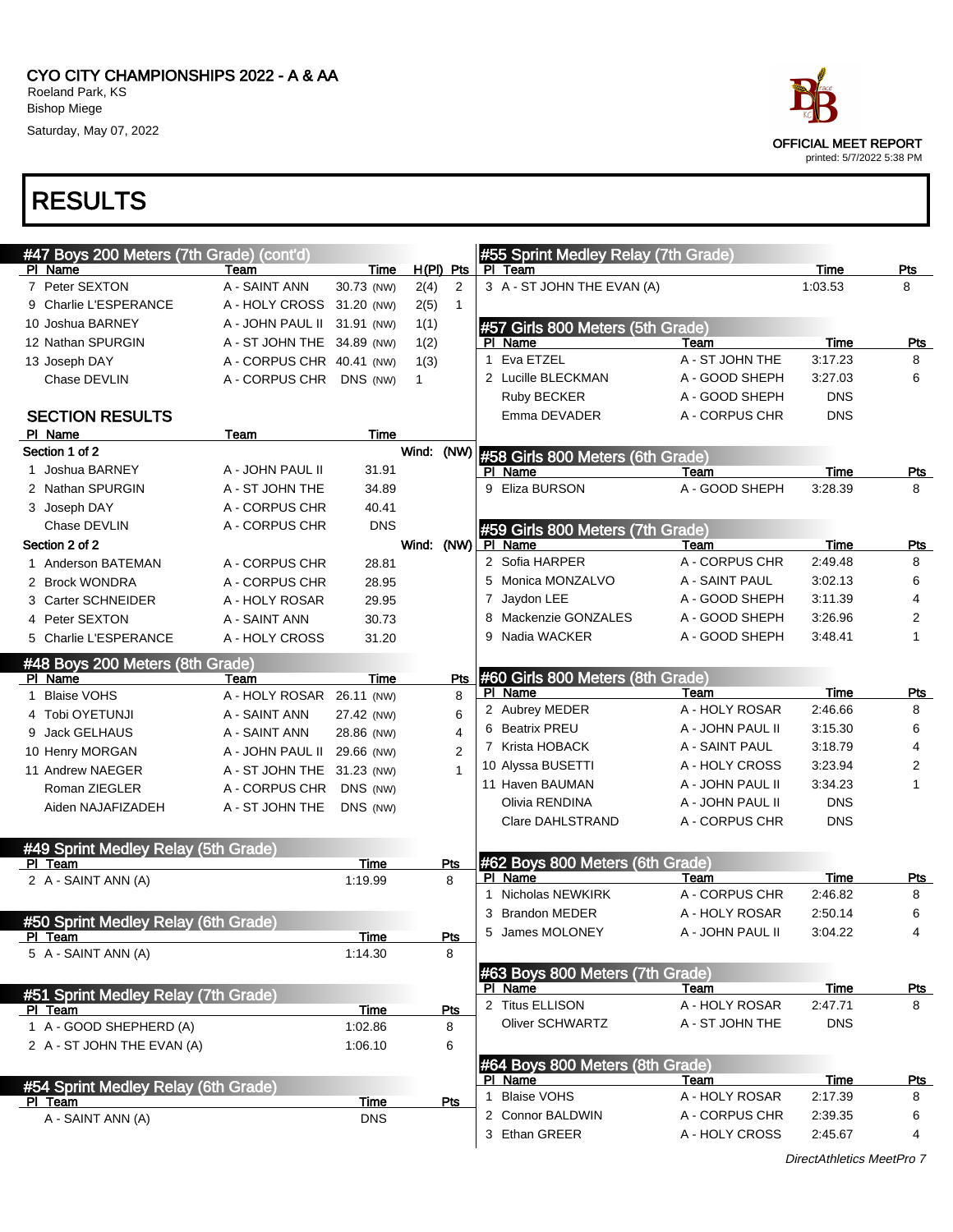#### CYO CITY CHAMPIONSHIPS 2022 - A & AA Roeland Park, KS Bishop Miege

Saturday, May 07, 2022

| #64 Boys 800 Meters (8th Grade) (cont'd)    |                            |            |     |   | #70 Boys 120 Meters (6th Grade)      |                             |            |      |                |
|---------------------------------------------|----------------------------|------------|-----|---|--------------------------------------|-----------------------------|------------|------|----------------|
| PI Name                                     | Team                       | Time       | Pts |   | PI Name                              | Team                        |            | Time | <u>Pts</u>     |
| Andrew NAEGER                               | A - ST JOHN THE            | <b>DNS</b> |     |   | 4 Max LUKERT                         | A - SAINT ANN               | 19.00 (NW) |      | 8              |
|                                             |                            |            |     | 5 | Jack MCGLINN                         | A - GOOD SHEPH 19.04 (NW)   |            |      | 6              |
| #65 Girls 120 Meters (5th Grade)            |                            |            |     | 6 | <b>Olivier RAMUS</b>                 | A - SAINT PAUL              | 19.32 (NW) |      | 4              |
| PI Name                                     | Team                       | Time       | Pts | 9 | James MOLONEY                        | A - JOHN PAUL II 21.43 (NW) |            |      | 2              |
| 1 Emma HARTTER                              | A - HOLY ROSAR 18.85 (NW)  |            | 8   |   |                                      |                             |            |      |                |
| 3 Marin KRUSE                               | A - GOOD SHEPH 19.79 (NW)  |            | 6   |   | #71 Boys 120 Meters (7th Grade)      |                             |            |      |                |
| 10 Lucy NGUYEN                              | A - SAINT ANN              | 22.72 (NW) | 4   |   | PI Name                              | Team                        |            | Time | Pts            |
| Collette COLVIN                             | A - ST JOHN THE            | DNS (NW)   |     |   | 6 Brock WONDRA                       | A - CORPUS CHR 17.42 (NW)   |            |      | 8              |
|                                             |                            |            |     |   | 7 Joshua BARNEY                      | A - JOHN PAUL II 18.04 (NW) |            |      | 6              |
| #66 Girls 120 Meters (6th Grade)            |                            |            |     |   | 8 Nicholas PALMER                    | A - ST JOHN THE 18.27 (NW)  |            |      | 4              |
| PI Name                                     | Team                       | Time       | Pts |   | 9 Isaac DAUGHERTY                    | A - ST JOHN THE 19.47 (NW)  |            |      | 2              |
| 1 Naomi ORTIZ                               | A - JOHN PAUL II           | 17.94 (NW) | 8   |   | 10 Felipe DIAZ                       | A - HOLY CROSS 19.63 (NW)   |            |      | 1              |
| 4 Isla LONG                                 | A - ST JOHN THE 18.83 (NW) |            | 6   |   | 13 Christopher MCALISTER             | A - JOHN PAUL II 34.41 (NW) |            |      |                |
| 7 Kaitlyn KELLERMAN                         | A - SAINT ANN              | 19.35 (NW) | 4   |   |                                      |                             |            |      |                |
| 10 Rylee WILLIAMS                           | A - CORPUS CHR 20.46 (NW)  |            | 2   |   | #72 Boys 120 Meters (8th Grade)      |                             |            |      |                |
| 15 Ashley RAMOS                             | A - JOHN PAUL II           | 24.26 (NW) | 1   |   | PI Name                              | Team                        |            | Time | Pts            |
| Katherine ALFARO                            | A - SAINT PAUL             | DNS (NW)   |     |   | 4 Henry MORGAN                       | A - JOHN PAUL II            | 16.63 (NW) |      | 8              |
| Kora JACKS                                  | A - GOOD SHEPH             | DNS (NW)   |     |   | Aiden YOUNG                          | A - JOHN PAUL II 19.07 (NW) |            |      | 6              |
|                                             |                            |            |     |   | <b>Robert EVANGELIDIS</b>            | A - SAINT ANN               | 19.10 (NW) |      | 4              |
|                                             |                            |            |     | 8 | <b>Christopher AGUIRRE</b>           | A - JOHN PAUL II            | 21.10 (NW) |      | $\overline{2}$ |
| #67 Girls 120 Meters (7th Grade)<br>PI Name | Team                       | Time       | Pts |   | Jack GELHAUS                         | A - SAINT ANN               | DNS (NW)   |      |                |
| 1 Lucero CARRENO ROMAN                      | A - SAINT PAUL             | 18.33 (NW) | 8   |   |                                      | A - JOHN PAUL II            | DNS (NW)   |      |                |
| 2 Tessa NOVER-ESTES                         | A - ST JOHN THE 18.55 (NW) |            | 6   |   | Sawyer MANIRATH                      |                             |            |      |                |
| 3 Amelia LANG                               |                            |            | 4   |   | Aiden NAJAFIZADEH                    | A - ST JOHN THE             | DNS (NW)   |      |                |
|                                             | A - ST JOHN THE 18.62 (NW) |            |     |   |                                      |                             |            |      |                |
| 4 Delani LUTTRELL                           | A - GOOD SHEPH 18.64 (NW)  |            | 2   |   | #73 Girls 4 x 100m Relay (5th Grade) |                             |            |      |                |
| 6 Grace ERB                                 | A - GOOD SHEPH 19.93 (NW)  |            | 1   |   | PI Team                              |                             |            | Time | Pts            |
| 8 Madeline BISHOP                           | A - GOOD SHEPH 20.46 (NW)  |            |     |   | 1 A - GOOD SHEPHERD (A)              |                             | 1:10.20    |      | 8              |
| 9 Elena VEGA                                | A - SAINT PAUL             | 20.55 (NW) |     |   |                                      |                             |            |      |                |
| Alicia JACQUES                              | A - CORPUS CHR             | DNS (NW)   |     |   | #74 Girls 4 x 100m Relay (6th Grade) |                             |            |      |                |
|                                             |                            |            |     |   | PI Team                              |                             |            | Time | Pts            |
| #68 Girls 120 Meters (8th Grade)            |                            |            |     |   | 2 A - GOOD SHEPHERD (A)              |                             | 1:04.94    |      | 8              |
| PI Name                                     | Team                       | Time       | Pts |   |                                      |                             |            |      |                |
| 5 Grace DENNING                             | A - SAINT PAUL             | 18.05 (NW) | 8   |   | #75 Girls 4 x 100m Relay (7th Grade) |                             |            |      |                |
| 7 Gabrielle HIGGINS                         | A - SAINT ANN              | 19.50 (NW) | 6   |   | PI Team                              |                             |            | Time | Pts            |
| 9 Beatrix PREU                              | A - JOHN PAUL II           | 20.62 (NW) | 4   |   | 1 A - GOOD SHEPHERD (A)              |                             | 1:06.49    |      | 8              |
| <b>Riley PRIER</b>                          | A - ST JOHN THE DNS (NW)   |            |     |   |                                      |                             |            |      |                |
|                                             |                            |            |     |   | #76 Girls 4 x 100m Relay (8th Grade) |                             |            |      |                |
| #69 Boys 120 Meters (5th Grade)             |                            |            |     |   | PI Team                              |                             |            | Time | <u>Pts</u>     |
| PI Name                                     | Team                       | Time       | Pts |   | 4 A - JOHN PAUL II (A)               |                             | 1:06.39    |      | 8              |
| 4 Gabriel DONEGAN                           | A - SAINT PAUL             | 21.02 (NW) | 8   |   |                                      |                             |            |      |                |
| 5 Daniel CRUSE                              | A - JOHN PAUL II           | 21.03 (NW) | 6   |   | #77 Boys 4 x 100m Relay (5th Grade)  |                             |            |      |                |
| 8 Nicolas BARENBERG                         | A - JOHN PAUL II           | 22.99 (NW) | 4   |   | PI Team                              |                             |            | Time | Pts            |
| 10 Oliver GRACZYK                           | A - JOHN PAUL II           | 27.07 (NW) | 2   |   | 2 A - JOHN PAUL II (A)               |                             | 1:08.19    |      | 8              |
| 12 Xander SLOWIK                            | A - JOHN PAUL II           | 32.75 (NW) | 1   |   |                                      |                             |            |      |                |
| Linus L'ESPERANCE                           | A - HOLY CROSS             | DNS (NW)   |     |   |                                      |                             |            |      |                |

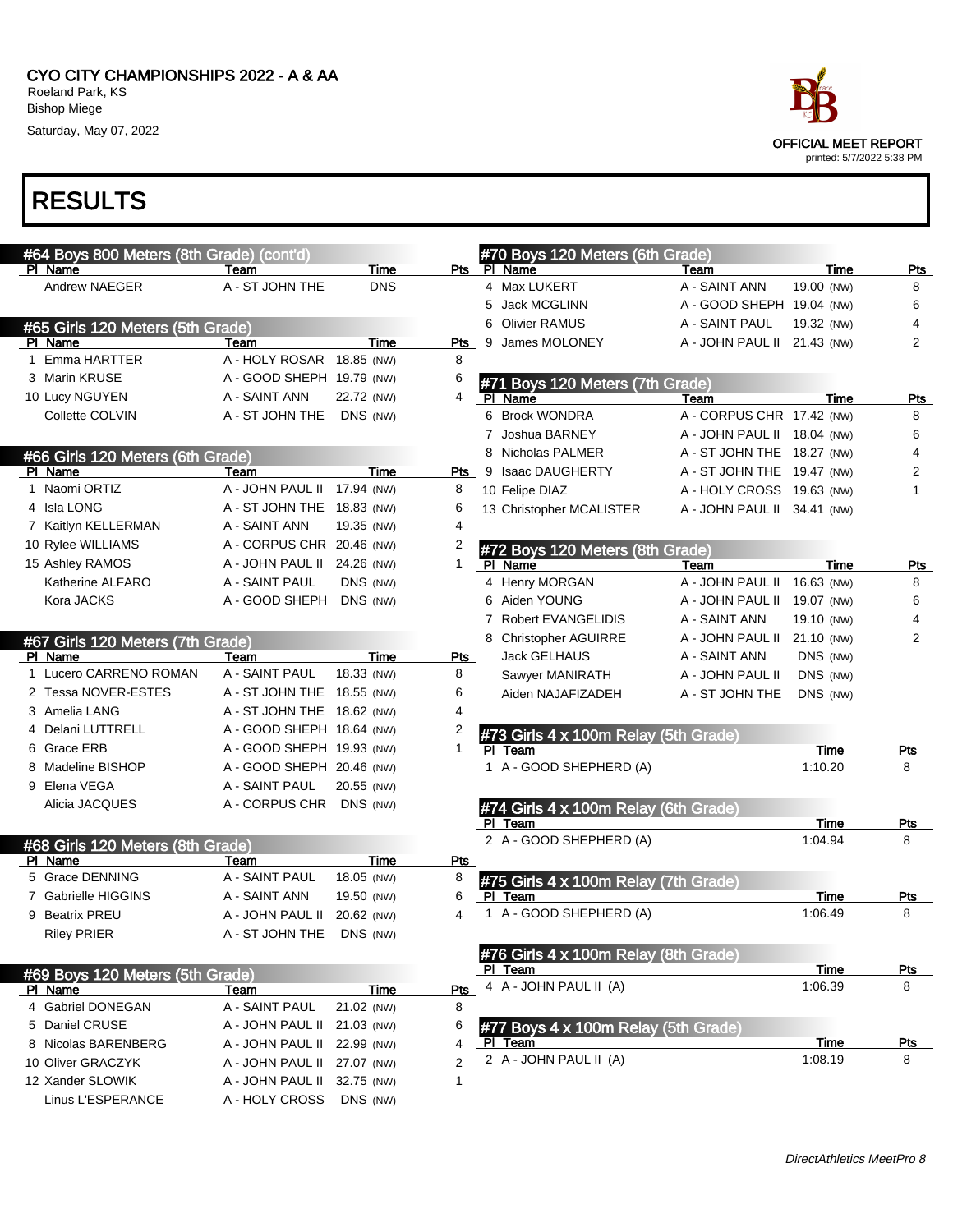| ace                                               |
|---------------------------------------------------|
| OFFICIAL MEET REPORT<br>printed: 5/7/2022 5:38 PM |

| #79 Boys 4 x 100m Relay (7th Grade) |                          |             |             |                               | #87 Softball Throw (8th Grade)  |                           |             |            |
|-------------------------------------|--------------------------|-------------|-------------|-------------------------------|---------------------------------|---------------------------|-------------|------------|
| PI Team                             |                          | Time        | Pts         | PI.<br>Name                   |                                 | Team                      | <b>Mark</b> | Pts        |
| 4 A - SAINT ANN (A)                 |                          | 1:05.43     | 8           | 1 Aubrey MEDER                |                                 | A - HOLY ROSAR 150' 9"    |             | 8          |
| 5 A - SAINT PAUL (A)                |                          | 1:07.45     | 6           | 6 Eva RIVERA                  |                                 | A - JOHN PAUL II 107' 10" |             | 6          |
| A - ST JOHN THE EVAN (A)            |                          | <b>DNS</b>  |             | <b>Brianne SUTHERLIN</b><br>8 |                                 | A - JOHN PAUL II 95' 8"   |             | 4          |
|                                     |                          |             |             | 10 Maggie MOLONEY             |                                 | A - JOHN PAUL II 86' 6"   |             | 2          |
| #81 Football Throw (7th Grade)      |                          |             |             | Olivia RENDINA                |                                 | A - JOHN PAUL II DNS      |             |            |
| PI Name                             | Team                     | <b>Mark</b> | Pts         |                               |                                 |                           |             |            |
| 1 Carter SCHNEIDER                  | A - HOLY ROSAR 147' 7"   |             | 8           |                               | #88 Softball Throw (7th Grade)  |                           |             |            |
| 5 Oliver SCHWARTZ                   | A - ST JOHN THE 109' 8"  |             | 6           | PI Name                       |                                 | Team                      | <b>Mark</b> | Pts        |
| 8 David WAITIKI                     | A - SAINT PAUL 97' 9"    |             | 4           | 3 Samantha MEYER              |                                 | A - JOHN PAUL II 116' 7"  |             | 8          |
| 9 Titus ELLISON                     | A - HOLY ROSAR 91' 9"    |             | 2           | 5 Madeline ETLER              |                                 | A - GOOD SHEPH110' 2"     |             | 6          |
| 10 Truman ELLISON                   | A - HOLY ROSAR 89' 8"    |             | $\mathbf 1$ | 6 Jaydon LEE                  |                                 | A - GOOD SHEPH106' 7"     |             | 4          |
| 11 Nicholas PALMER                  | A - ST JOHN THE 85' 0"   |             |             | 8 Mabel DELANEY               |                                 | A - GOOD SHEPH88' 9"      |             | 2          |
|                                     |                          |             |             | 10 Monica MONZALVO            |                                 | A - SAINT PAUL 78' 4"     |             | 1          |
| #82 Football Throw (8th Grade)      |                          |             |             |                               |                                 |                           |             |            |
| PI Name                             | Team                     | <b>Mark</b> | Pts         |                               | #89 Boys High Jump (6th Grade)  |                           |             |            |
| 1 Blaise VOHS                       | A - HOLY ROSAR 136' 10"  |             | 8           | PI Name                       |                                 | Team                      | Mark        | Pts        |
| 4 Ramsey MANDERFELD                 | A - HOLY ROSAR 96' 10"   |             | 6           | 1 Andrew HOUSE                |                                 | A - JOHN PAUL II 4' 4"    |             | 8          |
| 6 Aiden YOUNG                       | A - JOHN PAUL II 69' 2"  |             | 4           | 2 Sam BLEYTHING               |                                 | A - SAINT ANN             | 4'0''       | 6          |
| 7 Christopher AGUIRRE               | A - JOHN PAUL II 64' 11" |             | 2           | 5 George BLASDEL              |                                 | A - SAINT ANN             | 3'10"       | 4          |
|                                     |                          |             |             | <b>Jack MCGLINN</b><br>8      |                                 | A - GOOD SHEPH3' 8"       |             | 2          |
| #83 Football Throw (6th Grade)      |                          |             |             | 11 James MOLONEY              |                                 | A - JOHN PAUL II 3' 6"    |             | 1          |
| PI Name                             | Team                     | <b>Mark</b> | Pts         | <b>Oliver HOLMES</b>          |                                 | A - CORPUS CHRDNS         |             |            |
| 6 Brooks BIRD                       | A - CORPUS CHR78' 1"     |             | 8           | <b>Jack DAHLSTRAND</b>        |                                 | A - CORPUS CHR DNS        |             |            |
| 8 Olivier RAMUS                     | A - SAINT PAUL 75' 0"    |             | 6           |                               |                                 |                           |             |            |
| 10 Justin MANDERFELD                | A - HOLY ROSAR 61' 11"   |             | 4           |                               | #90 Boys High Jump (7th Grade)  |                           |             |            |
| 12 Fernando ANGELES                 | A - SAINT PAUL 47' 1"    |             | 2           | PI Name                       |                                 | Team                      | <b>Mark</b> | <b>Pts</b> |
| Jack DAHLSTRAND                     | A - CORPUS CHRDNS        |             |             | Connor MELLON                 |                                 | A - HOLY CROSS NH         |             |            |
|                                     |                          |             |             | Ethan MELLON                  |                                 | A - HOLY CROSS NH         |             |            |
| #84 Football Throw (5th Grade)      |                          |             |             | Charlie HOLLOWAY              |                                 | A - SAINT ANN             | <b>NH</b>   |            |
| PI Name                             | Team                     | <b>Mark</b> | Pts         | Owen HELLEN                   |                                 | A - SAINT ANN             | <b>NH</b>   |            |
| 2 Caleb STEINLAGE                   | A - SAINT PAUL           | 103' 4"     | 8           | Rohan MULHERN                 |                                 | A - ST JOHN THE NH        |             |            |
| <b>Weston MEYER</b>                 | A - SAINT ANN            | <b>DNS</b>  |             | Dewayne WASHINGTON            |                                 | A - SAINT ANN             | <b>NH</b>   |            |
|                                     |                          |             |             |                               |                                 |                           |             |            |
| #85 Softball Throw (6th Grade)      |                          |             |             |                               | #91 Boys High Jump (8th Grade)  |                           |             |            |
| PI Name                             | Team                     | <b>Mark</b> |             | Pts PI Name                   |                                 | Team                      | <b>Mark</b> | <b>Pts</b> |
| 2 Kora JACKS                        | A - GOOD SHEPH102' 6"    |             | 8           | 1 Tasen ELLISON               |                                 | A - HOLY ROSAR 5' 3"      |             | 8          |
| 6 Chloe SUPER                       | A - SAINT ANN 72' 3"     |             | 6           | 4 Henry MORGAN                |                                 | A - JOHN PAUL II 4' 10"   |             | 6          |
| 7 Vivian SWAN                       | A - GOOD SHEPH63' 9"     |             | 4           | 5 Ramsey MANDERFELD           |                                 | A - HOLY ROSAR 4' 4"      |             | 4          |
| 8 Eliza BURSON                      | A - GOOD SHEPH62' 11"    |             | 2           | Henry BEETS                   |                                 | A - HOLY ROSAR NH         |             |            |
| 9 Jade METIVIER                     | A - GOOD SHEPH61' 0"     |             | 1           |                               |                                 |                           |             |            |
| 11 Margaret FAIR                    | A - SAINT ANN            | 31'9''      |             |                               | #93 Girls High Jump (5th Grade) |                           |             |            |
|                                     |                          |             |             | PI Name                       |                                 | Team                      | Mark        | <u>Pts</u> |
| #86 Softball Throw (5th Grade)      |                          |             |             | 1J Quinn BAILEY               |                                 | A - GOOD SHEPH3' 8"       |             | 8          |
| PI Name                             | Team                     | Mark        | <u>Pts</u>  | 2J Ella OLER                  |                                 | A - JOHN PAUL II 3' 8"    |             | 6          |
| 4 Elizabeth CLARK                   | A - SAINT ANN            | 83' 10"     | 8           |                               |                                 |                           |             |            |
| 7 Louise MORGAN                     | A - JOHN PAUL II 42' 10" |             | 6           |                               |                                 |                           |             |            |
|                                     |                          |             |             |                               |                                 |                           |             |            |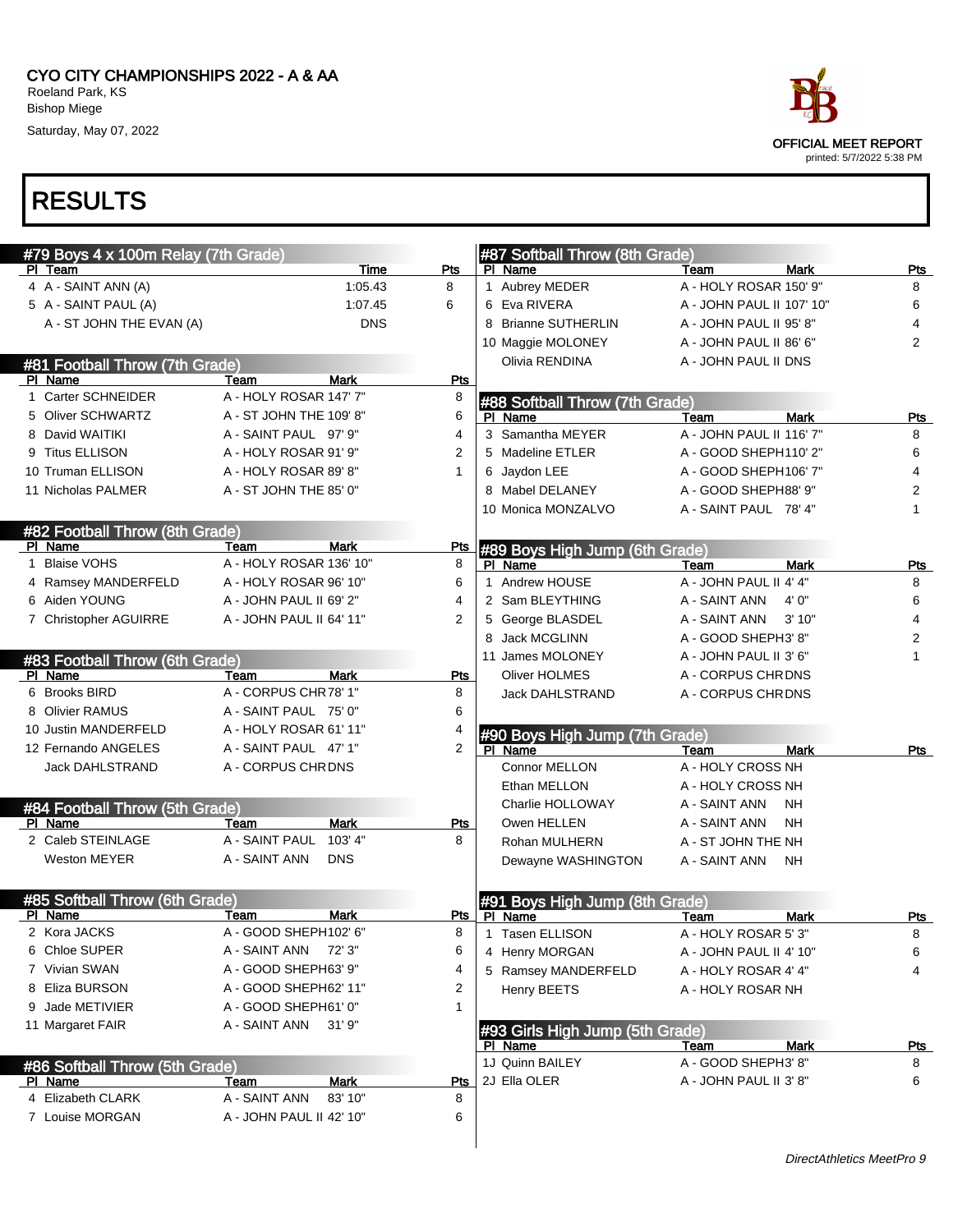

|                                 | #94 Girls High Jump (8th Grade) |                                                       |            |              | #98 Boys Long Jump (7th Grade) (cont'd)         |                                             |                                       |              |
|---------------------------------|---------------------------------|-------------------------------------------------------|------------|--------------|-------------------------------------------------|---------------------------------------------|---------------------------------------|--------------|
|                                 | PI Name                         | <b>Mark</b><br>Team                                   | Pts        |              | PI Name                                         | Team                                        | <b>Mark</b>                           | Pts          |
|                                 | 2 Aubrey MEDER                  | A - HOLY ROSAR 4' 4"                                  | 8          |              | 27 Ethan MELLON                                 | A - HOLY CROSS 8' 11 <sup>1/2</sup> (NW)    |                                       |              |
|                                 | 4 Gabrielle HIGGINS             | A - SAINT ANN<br>3' 8"                                | 6          |              | <b>Brock WONDRA</b>                             | A - CORPUS CHRNM (NW)                       |                                       |              |
|                                 | Amelia SACHS                    | A - CORPUS CHRNH                                      |            |              | Christopher MCALISTER                           | A - JOHN PAUL II DNS (NW)                   |                                       |              |
|                                 | Clare DAHLSTRAND                | A - CORPUS CHRDNS                                     |            |              | Alexander RAMIREZ-MORRIS A - CORPUS CHRDNS (NW) |                                             |                                       |              |
|                                 | <b>Riley PRIER</b>              | A - ST JOHN THE DNS                                   |            |              | Chase DEVLIN                                    | A - CORPUS CHRDNS (NW)                      |                                       |              |
|                                 |                                 |                                                       |            |              |                                                 |                                             |                                       |              |
| #95 Girls High Jump (7th Grade) |                                 |                                                       |            |              | #99 Boys Long Jump (8th Grade)                  |                                             |                                       |              |
|                                 | PI Name                         | Team<br><b>Mark</b>                                   | Pts        |              | PI Name                                         | Team                                        | <b>Mark</b>                           | Pts          |
|                                 | 1 Tessa NOVER-ESTES             | A - ST JOHN THE 4' 4"                                 | 8          | $\mathbf{1}$ | <b>Tasen ELLISON</b>                            | A - HOLY ROSAR 16' 2" (NW)                  |                                       | 8            |
|                                 | 2J Madeline ETLER               | A - GOOD SHEPH4' 2"                                   | 6          |              | 3 Connor BALDWIN                                | A - CORPUS CHR 15' 5" (NW)                  |                                       | 6            |
|                                 | 3J Sofia HARPER                 | A - CORPUS CHR4' 2"                                   | 4          |              | 6 Aiden POSTON                                  | A - HOLY ROSAR 13' 11" (NW)                 |                                       | 4            |
|                                 | 4J Delani LUTTRELL              | A - GOOD SHEPH4' 2"                                   | 1.5        |              | 7 Sawyer MANIRATH                               | A - JOHN PAUL II 13' 8 <sup>1</sup> /2 (NW) |                                       | 2            |
|                                 | 4J Grace ERB                    | A - GOOD SHEPH4' 2"                                   | 1.5        |              | 9 Jack GELHAUS                                  | A - SAINT ANN $13'2'$ (NW)                  |                                       | $\mathbf{1}$ |
|                                 | 6 Samantha MEYER                | A - JOHN PAUL II 3' 10"                               |            |              | 11 Andrew NAEGER                                | A - ST JOHN THE 12' $6\frac{1}{2}$ (NW)     |                                       |              |
| 6.                              | Jane CAST                       | A - ST JOHN THE 3' 10"                                |            |              | 12 Roman ZIEGLER                                | A - CORPUS CHR 12' $4\frac{1}{2}$ (NW)      |                                       |              |
|                                 | 8 Genevieve STEPHENSON          | A - ST JOHN THE 3' 8"                                 |            |              | 14 Henry BEETS                                  | A - HOLY ROSAR 11' 0 <sup>1</sup> /2 (NW)   |                                       |              |
|                                 |                                 |                                                       |            |              | 16 Carter DENTON                                | A - ST JOHN THE 10' $3\frac{1}{2}$ (NW)     |                                       |              |
|                                 | #96 Girls High Jump (6th Grade) |                                                       |            |              | Aiden NAJAFIZADEH                               | A - ST JOHN THE DNS (NW)                    |                                       |              |
|                                 | PI Name                         | <b>Mark</b><br>Team                                   | Pts        |              |                                                 |                                             |                                       |              |
|                                 | 1 Mira THOMAS                   | A - JOHN PAUL II 4' 0"                                | 8          |              | #100 Boys Long Jump (6th Grade)                 |                                             |                                       |              |
|                                 | Mary Jane SACHS                 | A - CORPUS CHRNH                                      |            |              | PI Name                                         | Team                                        | <b>Mark</b>                           | Pts          |
|                                 |                                 |                                                       |            | 1            | <b>Brooks BIRD</b>                              | A - CORPUS CHR 14' 03/4 (NW)                |                                       | 8            |
|                                 | #97 Boys Long Jump (5th Grade)  |                                                       |            |              | 3 Olivier RAMUS                                 | A - SAINT PAUL $13' 8'$ (NW)                |                                       | 6            |
|                                 | PI Name                         | <b>Mark</b><br>Team                                   | Pts        |              | 4 Nicholas NEWKIRK                              | A - CORPUS CHR 13' 7" (NW)                  |                                       | 4            |
|                                 | 1 Dominic CARA                  | A - JOHN PAUL II 13' $4\frac{1}{2}$ (NW)              | 8          |              | 9 Sam BLEYTHING                                 | A - SAINT ANN $12' 0^{3/4}$ (NW)            |                                       | 2            |
|                                 | 2 Caleb STEINLAGE               | A - SAINT PAUL $12'9'$ (NW)                           | 6          |              | 10 James MOLONEY                                | A - JOHN PAUL II 11' 101/2 (NW)             |                                       | 1            |
|                                 | 10 Gabriel DONEGAN              | A - SAINT PAUL 10' 0" (NW)                            | 4          |              | 11 Dalton COX                                   | A - GOOD SHEPH11' 7" (NW)                   |                                       |              |
|                                 | 12 Brennan LEARY                | A - JOHN PAUL II 9' 9" (NW)                           | 2          |              | 12 Brandon MEDER                                | A - HOLY ROSAR 11' 6 $\frac{1}{4}$ (NW)     |                                       |              |
|                                 | 16 Davis FOSTER                 | A - GOOD SHEPH7' 3" (NW)                              | 1          |              | 15 George BLASDEL                               | A - SAINT ANN                               | 10' 8 $\frac{3}{4}$ (NW)              |              |
|                                 |                                 |                                                       |            |              | 21 Fernando ANGELES                             | A - SAINT PAUL $7' 2^{3/4}$ (NW)            |                                       |              |
|                                 | #98 Boys Long Jump (7th Grade)  |                                                       |            |              | Oliver HOLMES                                   | A - CORPUS CHRDNS (NW)                      |                                       |              |
|                                 | PI Name                         | Team<br>Mark                                          | <b>Pts</b> |              | <b>Jack DAHLSTRAND</b>                          | A - CORPUS CHRDNS (NW)                      |                                       |              |
|                                 | 6 Anderson BATEMAN              | A - CORPUS CHR 13' 9 <sup>1</sup> / <sub>2</sub> (NW) | 8          |              |                                                 |                                             |                                       |              |
|                                 | 9 Carter SCHNEIDER              | A - HOLY ROSAR 12' 11 $\frac{1}{2}$ (NW)              | 6          |              | #101 Girls Long Jump (5th Grade)                |                                             |                                       |              |
|                                 | 11 Joe CLARK                    | A - SAINT ANN<br>12' 10" (NW)                         | 4          |              | PI Name                                         | Team                                        | <b>Mark</b>                           | Pts          |
|                                 | 13 John HOWE                    | A - SAINT PAUL $12'3'$ (NW)                           | 2          |              | 1 Emma HARTTER                                  | A - HOLY ROSAR 12' 7" (NW)                  |                                       | 8            |
|                                 | 14 Jonpaul DONEGAN              | A - SAINT PAUL 12' 2" (NW)                            | 1          |              | 5 Emma DEVADER                                  | A - CORPUS CHR9' 7" (NW)                    |                                       | 6            |
|                                 | 15 Elijah WAITIKI               | A - SAINT PAUL 11'8" (NW)                             |            |              | 6 Ella MALONEY                                  | A - SAINT ANN 9' 1" (NW)                    |                                       | 4            |
|                                 | 16 Elijah ROMERO                | A - ST JOHN THE 11' 6" (NW)                           |            |              | 7 Sarah VEGA                                    | A - SAINT PAUL $9'0'$ (NW)                  |                                       | 2            |
|                                 | 17 Joseph DAY                   | A - CORPUS CHR11' 5" (NW)                             |            |              | 9 Elizabeth CLARK                               | A - SAINT ANN                               | 8' 9 <sup>1</sup> / <sub>2</sub> (NW) | 1            |
|                                 | 20 Jack MCCULLAGH               | A - GOOD SHEPH11' $3\frac{1}{2}$ (NW)                 |            |              | 11 Hayley HELLEN                                | A - SAINT ANN                               | 8' $7\frac{1}{2}$ (NW)                |              |
|                                 | 21 Nathan SPURGIN               | A - ST JOHN THE 11' 1" (NW)                           |            |              | 13 Elizabeth ANGELES                            | A - SAINT PAUL 7' 7" (NW)                   |                                       |              |
|                                 | 22 Titus ELLISON                | A - HOLY ROSAR 10' 10" (NW)                           |            |              | Courtney KUEFLER                                | A - SAINT PAUL DNS (NW)                     |                                       |              |
|                                 | 22 Truman ELLISON               | A - HOLY ROSAR 10' 10" (NW)                           |            |              | Rose ALLEY                                      | A - CORPUS CHRDNS (NW)                      |                                       |              |
|                                 | 24 Felipe DIAZ                  | A - HOLY CROSS 10' 9" (NW)                            |            |              |                                                 |                                             |                                       |              |
|                                 | 25 Jacob LONG                   | A - ST JOHN THE 10' 8" (NW)                           |            |              |                                                 |                                             |                                       |              |
|                                 | 26 Connor MELLON                | A - HOLY CROSS 10' 6 <sup>1</sup> / <sub>2</sub> (NW) |            |              |                                                 |                                             |                                       |              |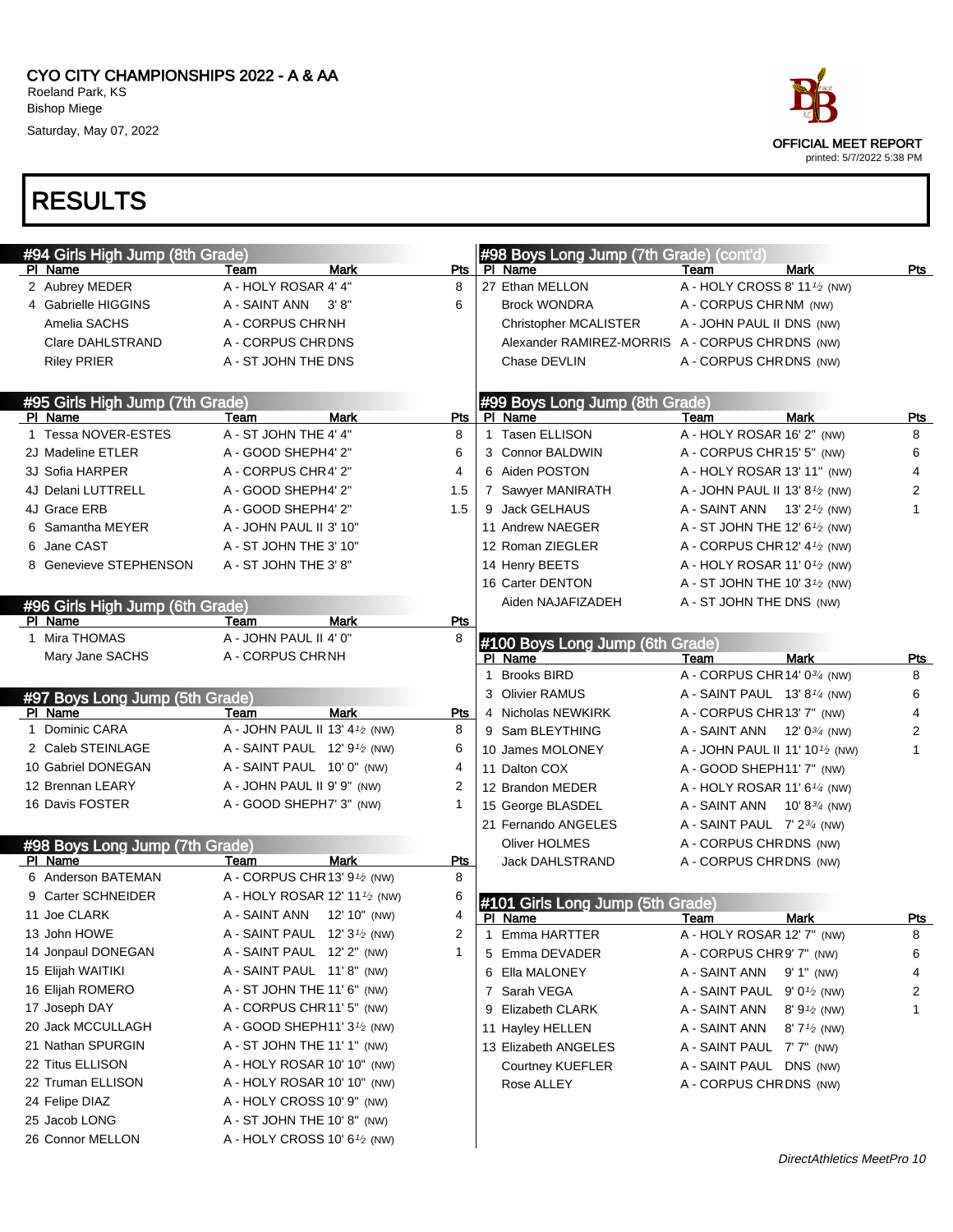# RESULTS

| #102 Girls Long Jump (7th Grade) |                                                        |                | #106 Boys Shot Put (8th Grade)  |                                                   |                |
|----------------------------------|--------------------------------------------------------|----------------|---------------------------------|---------------------------------------------------|----------------|
| PI Name                          | Mark<br>Team                                           | Pts            | PI Name                         | <b>Mark</b><br>Team                               | Pts            |
| 1 Delaney HASTON                 | A - GOOD SHEPH13' 3 <sup>1/4</sup> (NW)                | 8              | 1 Tasen ELLISON                 | A - HOLY ROSAR 36' 2"                             | 8              |
| 2 Grace ERB                      | A - GOOD SHEPH12' $8\frac{1}{2}$ (NW)                  | 6              | 4 Henry MORGAN                  | A - JOHN PAUL II 28' 1"                           | 6              |
| 3 Madeline ETLER                 | A - GOOD SHEPH12' 534 (NW)                             | 4              | 5 Aiden POSTON                  | A - HOLY ROSAR 27' 11"                            | $\overline{4}$ |
| 4 Jane CAST                      | A - ST JOHN THE 12' 3" (NW)                            | 2              | 7 Ramsey MANDERFELD             | A - HOLY ROSAR 26' 1 <sup>1</sup> /2              | $\overline{2}$ |
| 5 Samantha MEYER                 | A - JOHN PAUL II 12' 2" (NW)                           | $\mathbf{1}$   | 8 Aiden YOUNG                   | A - JOHN PAUL II 25' 23/4                         | 1              |
| 6 Delani LUTTRELL                | A - GOOD SHEPH12' 0" (NW)                              |                | 9 Robert EVANGELIDIS            | A - SAINT ANN 23' 11 $\frac{1}{2}$                |                |
| 7 Sofia HARPER                   | A - CORPUS CHR11' 834 (NW)                             |                | 10 Carter DENTON                | A - ST JOHN THE 23' 1"                            |                |
| 9 Elena VEGA                     | A - SAINT PAUL $10'9^{3/4}$ (NW)                       |                | 12 Henry BEETS                  | A - HOLY ROSAR 18' 91/2                           |                |
| 14 Kennedy HUGUNIN               | A - CORPUS CHR9' 1034 (NW)                             |                |                                 |                                                   |                |
| 15 Cecilia BENNETT               | A - ST JOHN THE 9' 6" (NW)                             |                | #107 Boys Shot Put (6th Grade)  |                                                   |                |
| 16 Mackenzie GONZALES            | A - GOOD SHEPH9' 5" (NW)                               |                | PI Name                         | Mark<br>Team                                      | Pts            |
| 17 Sloane DOERFLER               | A - SAINT PAUL 8' 4" (NW)                              |                | 2 Brooks BIRD                   | A - CORPUS CHR 25' 7"                             | 8              |
| <b>Charlotte HELLING</b>         | A - CORPUS CHRDNS (NW)                                 |                | 4 Justin MANDERFELD             | A - HOLY ROSAR 23' 9"                             | 6              |
|                                  |                                                        |                | <b>Grant GELHAUS</b>            | A - SAINT ANN<br><b>DNS</b>                       |                |
| #103 Girls Long Jump (8th Grade) |                                                        |                |                                 |                                                   |                |
| PI Name                          | <b>Mark</b><br>Team                                    | Pts            | #108 Boys Shot Put (5th Grade)  |                                                   |                |
| 4 Amelia SACHS                   | A - CORPUS CHR12' 10" (NW)                             | 8              | PI Name                         | <b>Mark</b><br>Team                               | Pts            |
| 9 Krista HOBACK                  | A - SAINT PAUL 10' 8" (NW)                             | 6              | 1 Caleb STEINLAGE               | A - SAINT PAUL 26' $8\frac{1}{2}$                 | 8              |
| 10 Beatrix PREU                  | A - JOHN PAUL II 10' 61/2 (NW)                         | 4              | 3 Brennan LEARY                 | A - JOHN PAUL II 21' 7 <sup>1</sup> /2            | 6              |
| 11 Alyssa BUSETTI                | A - HOLY CROSS 10' 4 <sup>1/2</sup> (NW)               | $\overline{2}$ | 4 Cash SNEED                    | A - ST JOHN THE 20' 9 <sup>1</sup> / <sub>2</sub> | 4              |
| 12 Brianne SUTHERLIN             | A - JOHN PAUL II 10' 3" (NW)                           | 1              | 5 Daniel CRUSE                  | A - JOHN PAUL II 20' 8"                           | 2              |
| 13 Gabrielle HIGGINS             | A - SAINT ANN 10' 2" (NW)                              |                | 8 Weston MEYER                  | A - SAINT ANN<br>18' 9 $\frac{1}{4}$              | 1              |
| 14 Maggie MOLONEY                | A - JOHN PAUL II 9' 9" (NW)                            |                | 10 Jack GATZ                    | A - SAINT ANN<br>16' 8 $\frac{1}{2}$              |                |
| 16 Haven BAUMAN                  | A - JOHN PAUL II 8' 10" (NW)                           |                | 12 William STEPHENSON           | A - ST JOHN THE 15' 4"                            |                |
| Clare DAHLSTRAND                 | A - CORPUS CHRDNS (NW)                                 |                | 14 Oliver GRACZYK               | A - JOHN PAUL II 14' 81/4                         |                |
|                                  |                                                        |                | 15 Davis FOSTER                 | A - GOOD SHEPH14' 2 <sup>1</sup> /2               |                |
| #104 Girls Long Jump (6th Grade) |                                                        |                |                                 |                                                   |                |
| PI Name                          | Team<br>Mark                                           | Pts            | #109 Girls Shot Put (5th Grade) |                                                   |                |
| 1 Naomi ORTIZ                    | A - JOHN PAUL II 14' 3" (NW)                           | 8              | PI Name                         | <b>Mark</b><br>Team                               | Pts            |
| 4 Kaitlyn KELLERMAN              | A - SAINT ANN<br>13' 1" (NW)                           | 6              | 3 Ella OLER                     | A - JOHN PAUL II 17' 3"                           | 8              |
| 5 Mary Jane SACHS                | A - CORPUS CHR13' 0" (NW)                              | 4              | 4 Eva ETZEL                     | A - ST JOHN THE 17' 1"                            | 6              |
| 6 Rylee WILLIAMS                 | A - CORPUS CHR12' 11" (NW)                             | 2              | 5 Elizabeth ANGELES             | A - SAINT PAUL 14' 10"                            | 4              |
| 7 Mira THOMAS                    | A - JOHN PAUL II 12' 3 <sup>1/2</sup> (NW)             | $\mathbf{1}$   | 6 Sarah VEGA                    | A - SAINT PAUL $13'9'$                            | 2              |
| 11 Ella WONDRA                   | A - CORPUS CHR11' 11" (NW)                             |                | 7 Louise MORGAN                 | A - JOHN PAUL II 13' 5"                           | 1              |
| 12 Isla LONG                     | A - ST JOHN THE 11' 9 <sup>1</sup> / <sub>2</sub> (NW) |                | 8 Courtney KUEFLER              | A - SAINT PAUL 6' 10"                             |                |
| 20 Kate HUNTER                   | A - SAINT ANN $9'2'$ (NW)                              |                |                                 |                                                   |                |
| 21 Brianna MONZALVO              | A - SAINT PAUL 9' 0" (NW)                              |                | #110 Girls Shot Put (6th Grade) |                                                   |                |
| 22 Ashley RAMOS                  | A - JOHN PAUL II 7' 11" (NW)                           |                | PI Name                         | <b>Mark</b><br>Team                               | <u>Pts</u>     |
|                                  |                                                        |                | 3 Chloe SUPER                   | A - SAINT ANN<br>21'73/4                          | 8              |
| #105 Boys Shot Put (7th Grade)   |                                                        |                | 5 Mia MCGLINN                   | A - GOOD SHEPH18' $5\frac{1}{2}$                  | 6              |
| PI Name                          | Mark<br>Team                                           | <u>Pts</u>     | 6 Ella WONDRA                   | A - CORPUS CHR 15' 1 <sup>1</sup> /2              | 4              |
| 3 Peter SEXTON                   | A - SAINT ANN<br>28' 6"                                | 8              | Katherine ALFARO                | A - SAINT PAUL DNS                                |                |
| 4 Joe CLARK                      | A - SAINT ANN<br>26' 9"                                | 6              |                                 |                                                   |                |
| 6 Alijah NEWMAN                  | A - HOLY CROSS 25' 3"                                  | 4              | #111 Girls Shot Put (7th Grade) |                                                   |                |
| 7 David WAITIKI                  | A - SAINT PAUL 23' 10"                                 | $\overline{2}$ | PI Name                         | Mark<br>Team                                      | <b>Pts</b>     |
| 11 Jonpaul DONEGAN               | A - SAINT PAUL 19' 91/2                                | 1              | 1 Madeline BISHOP               | A - GOOD SHEPH31' 3"                              | 8              |
|                                  |                                                        |                | 4 Mabel DELANEY                 | A - GOOD SHEPH24' 41/2                            | 6              |



DirectAthletics MeetPro 11